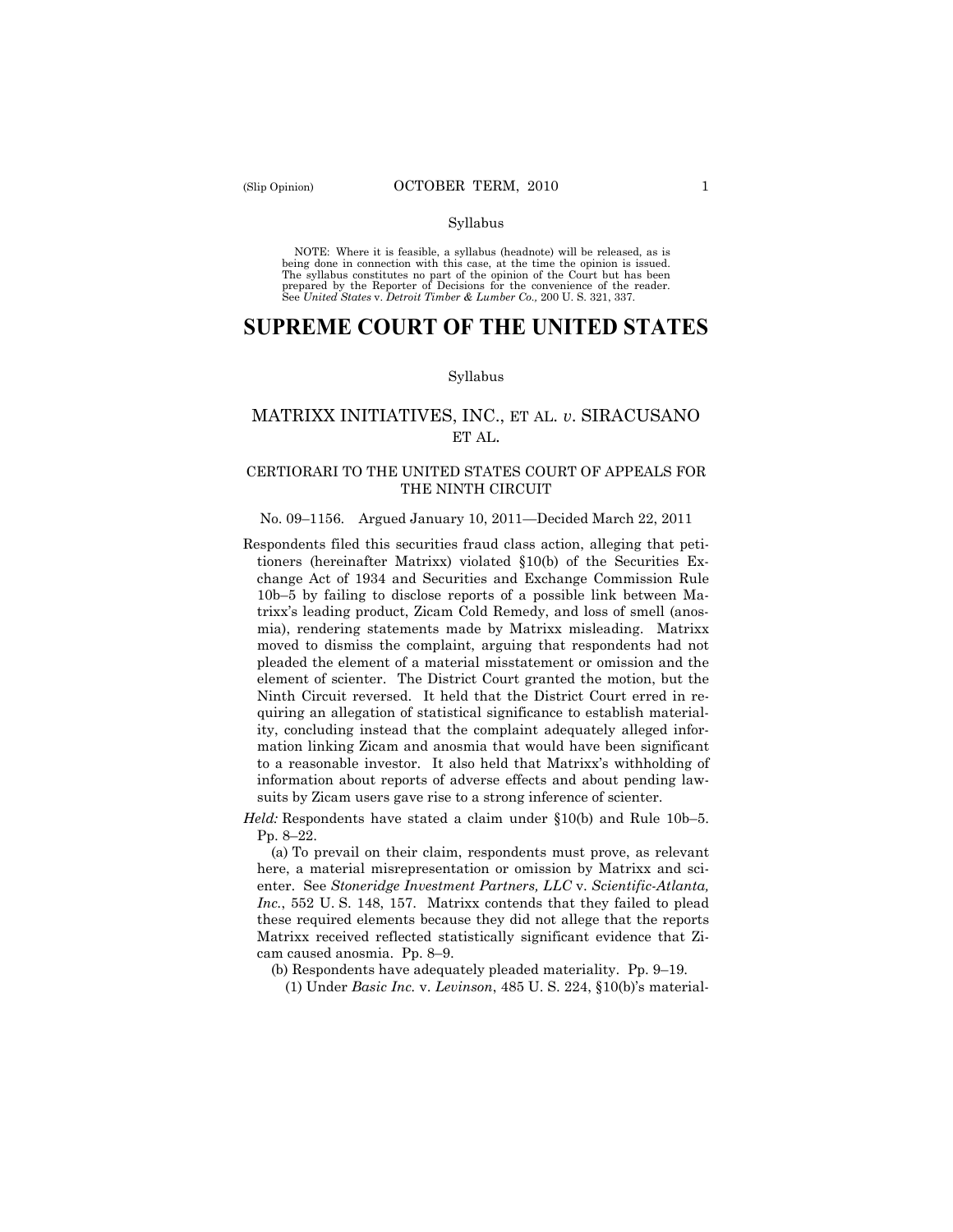#### Syllabus

ity requirement is satisfied when there is " 'a substantial likelihood that the disclosure of the omitted fact would have been viewed by the reasonable investor as having significantly altered the "total mix" of information made available.'" *Id.*, at 231-232. The Court declined to adopt a bright-line rule for determining materiality in *Basic*, observing that "[a]ny approach that designates a single fact or occurrence as always determinative of an inherently fact-specific finding such as materiality, must necessarily be overinclusive or underinclusive." *Id.*, at 236. Here, Matrixx's bright-line rule—that adverse event reports regarding a pharmaceutical company's products are not material absent a sufficient number of such reports to establish a statistically significant risk that the product is causing the events—would "artificially exclud[e]" information that "would otherwise be considered significant to [a reasonable investor's] trading decision." *Ibid*. Matrixx's premise that statistical significance is the only reliable indication of causation is flawed. Both medical experts and the Food and Drug Administration rely on evidence other than statistically significant data to establish an inference of causation. It thus stands to reason that reasonable investors would act on such evidence. Because adverse reports can take many forms, assessing their materiality is a fact-specific inquiry, requiring consideration of their source, content, and context. The question is whether a *reasonable* investor would have viewed the nondisclosed information " 'as having significantly altered the "total mix" of information made available.'" Id., at 232. Something more than the mere existence of adverse event reports is needed to satisfy that standard, but that something more is not limited to statistical significance and can come from the source, content, and context of the reports. Pp. 9–16.

(2) Applying *Basic*'s "total mix" standard here, respondents adequately pleaded materiality. The complaint's allegations suffice to "raise a reasonable expectation that discovery will reveal evidence" satisfying the materiality requirement, *Bell Atlantic Corp.* v. *Twombly*, 550 U. S. 544, 556, and to "allo[w] the court to draw the reasonable inference that the defendant is liable," *Ashcroft* v. *Iqbal*, 556 U. S. \_\_\_, \_\_\_. Assuming the complaint's allegations to be true, Matrixx received reports from medical experts and researchers that plausibly indicated a reliable causal link between Zicam and anosmia. Consumers likely would have viewed Zicam's risk as substantially outweighing its benefit. Viewing the complaint's allegations as a whole, the complaint alleges facts suggesting a significant risk to the commercial viability of Matrixx's leading product. It is substantially likely that a reasonable investor would have viewed this information " 'as having significantly altered the "total mix" of information made available.'" *Basic*, *supra*, at 232. Assuming the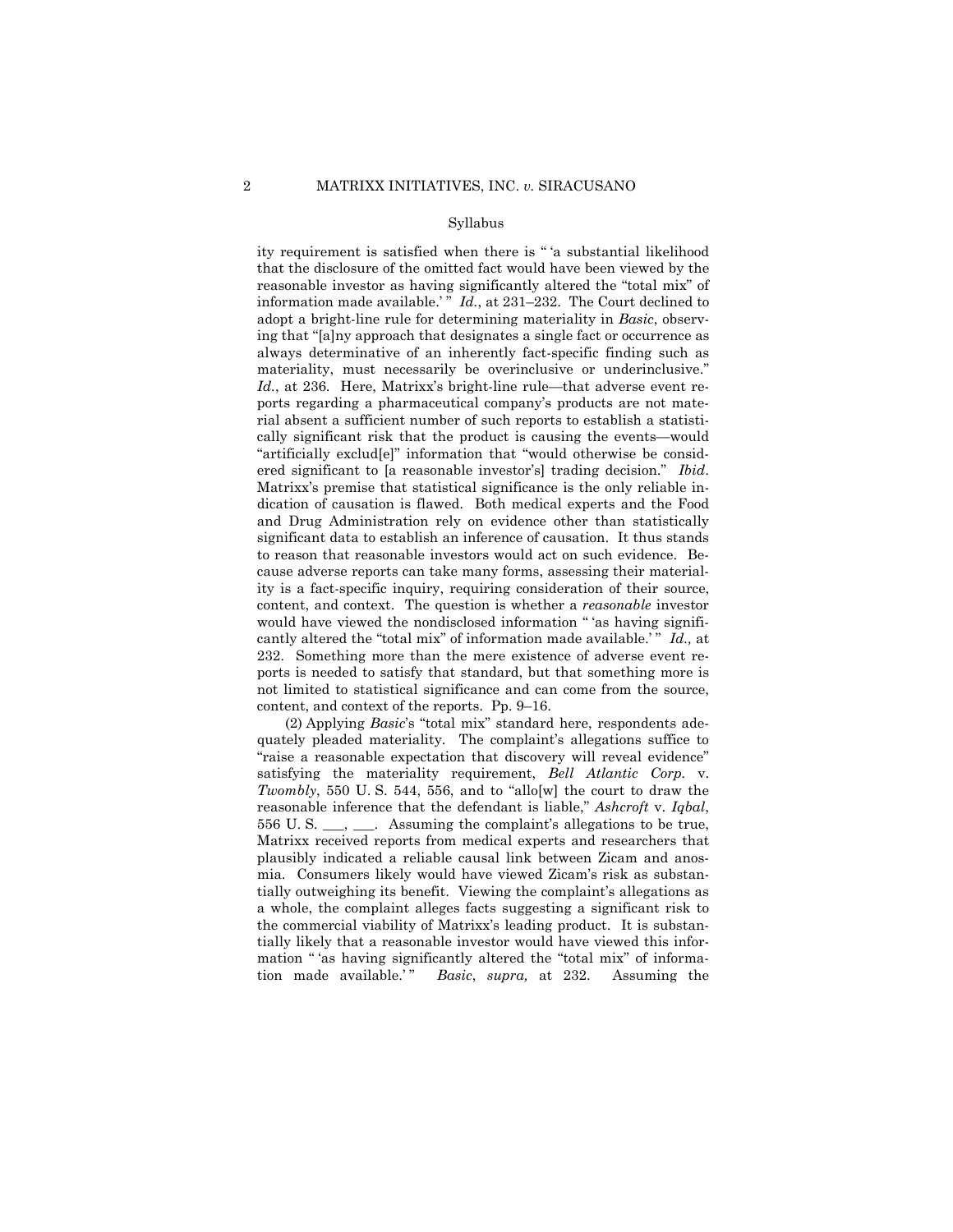#### Syllabus

complaint's allegations to be true, Matrixx told the market that revenues were going to rise 50 and then 80 percent when it had information indicating a significant risk to its leading revenue-generating product. It also publicly dismissed reports linking Zicam and anosmia and stated that zinc gluconate's safety was well established, when it had evidence of a biological link between Zicam's key ingredient and anosmia and had conducted no studies to disprove that link. Pp. 16–19.

(c) Respondents have also adequately pleaded scienter, " 'a mental state embracing intent to deceive, manipulate, or defraud,' " *Tellabs, Inc.* v. *Makor Issues & Rights, Ltd.*, 551 U. S. 308, 319. This Court assumes, without deciding, that the scienter requirement may be satisfied by a showing of deliberate recklessness. Under the Private Securities Litigation Reform Act of 1995, a complaint adequately pleads scienter "only if a reasonable person would deem the inference of scienter cogent and at least as compelling as any opposing inference one could draw from the facts alleged." *Id.*, at 324. Matrixx's proposed bright-line rule requiring an allegation of statistical significance to establish a strong inference of scienter is once again flawed. The complaint's allegations, "taken collectively," give rise to a "cogent and compelling" inference that Matrixx elected not to disclose adverse event reports not because it believed they were meaningless but because it understood their likely effect on the market. *Id.,* at 323, 324. "[A] reasonable person" would deem the inference that Matrixx acted with deliberate recklessness "at least as compelling as any [plausible] opposing inference." *Id.*, at 324. Pp. 19–22.

585 F. 3d 1167, affirmed.

SOTOMAYOR, J., delivered the opinion for a unanimous Court.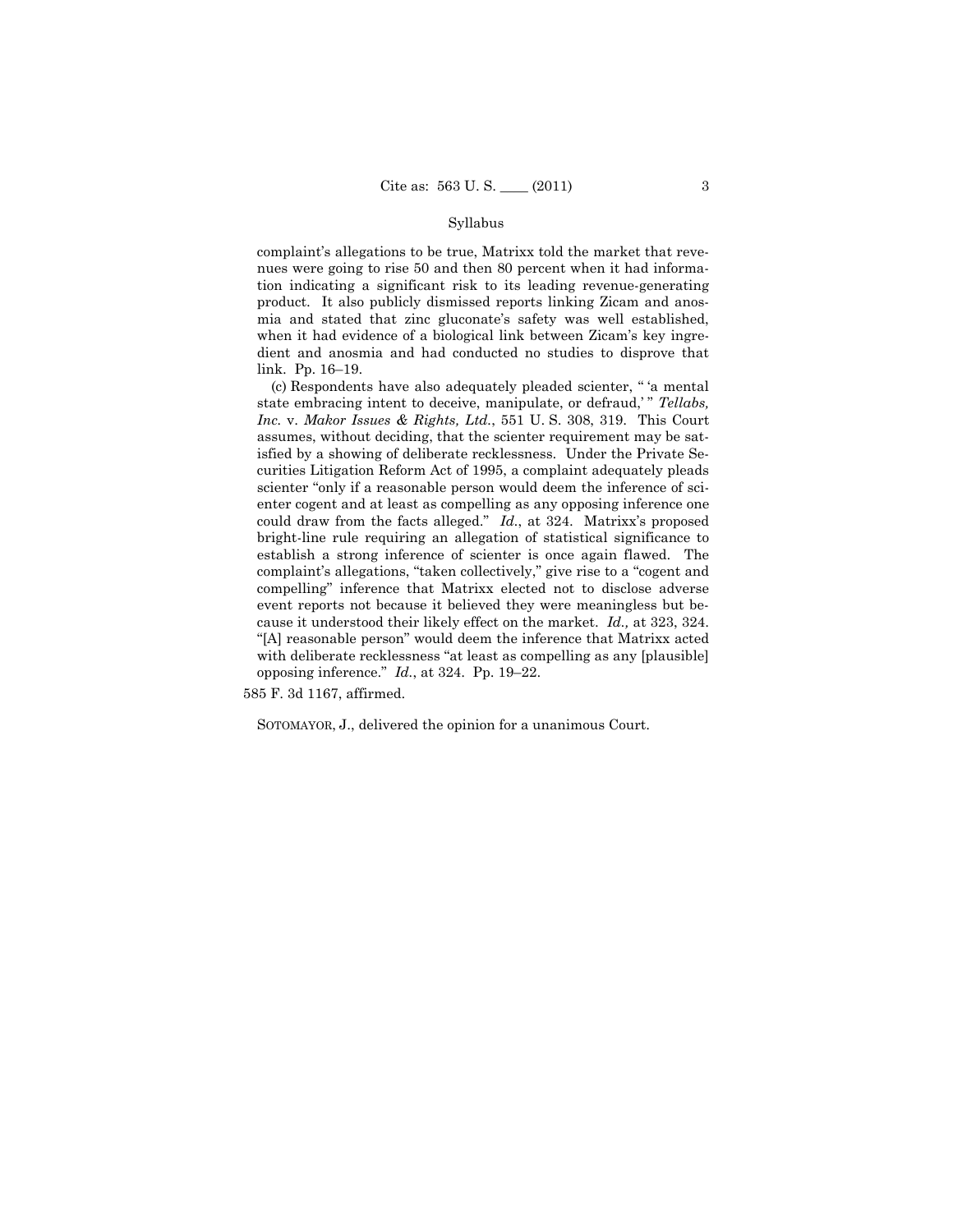NOTICE: This opinion is subject to formal revision before publication in the preliminary print of the United States Reports. Readers are requested to notify the Reporter of Decisions, Supreme Court of the United States, Wa ington, D. C. 20543, of any typographical or other formal errors, in order that corrections may be made before the preliminary print goes to press.

### $\frac{1}{2}$  , where  $\frac{1}{2}$ **SUPREME COURT OF THE UNITED STATES**

#### $\frac{1}{2}$  ,  $\frac{1}{2}$  ,  $\frac{1}{2}$  ,  $\frac{1}{2}$  ,  $\frac{1}{2}$  ,  $\frac{1}{2}$ No. 09–1156

# MATRIXX INITIATIVES, INC., ET AL., PETITIONERS *v.* JAMES SIRACUSANO ET AL.

### ON WRIT OF CERTIORARI TO THE UNITED STATES COURT OF APPEALS FOR THE NINTH CIRCUIT

[March 22, 2011]

JUSTICE SOTOMAYOR delivered the opinion of the Court.

This case presents the question whether a plaintiff can state a claim for securities fraud under §10(b) of the Securities Exchange Act of 1934, 48 Stat. 891, as amended, 15 U. S. C. §78j(b), and Securities and Exchange Commission (SEC) Rule 10b–5, 17 CFR §240.10b–5 (2010), based on a pharmaceutical company's failure to disclose reports of adverse events associated with a product if the reports do not disclose a statistically significant number of adverse events. Respondents, plaintiffs in a securities fraud class action, allege that petitioners, Matrixx Initiatives, Inc., and three of its executives (collectively Matrixx), failed to disclose reports of a possible link between its leading product, a cold remedy, and loss of smell, rendering statements made by Matrixx misleading. Matrixx contends that respondents' complaint does not adequately allege that Matrixx made a material representation or omission or that it acted with scienter because the complaint does not allege that Matrixx knew of a statistically significant number of adverse events requiring disclosure. We conclude that the materiality of adverse event reports cannot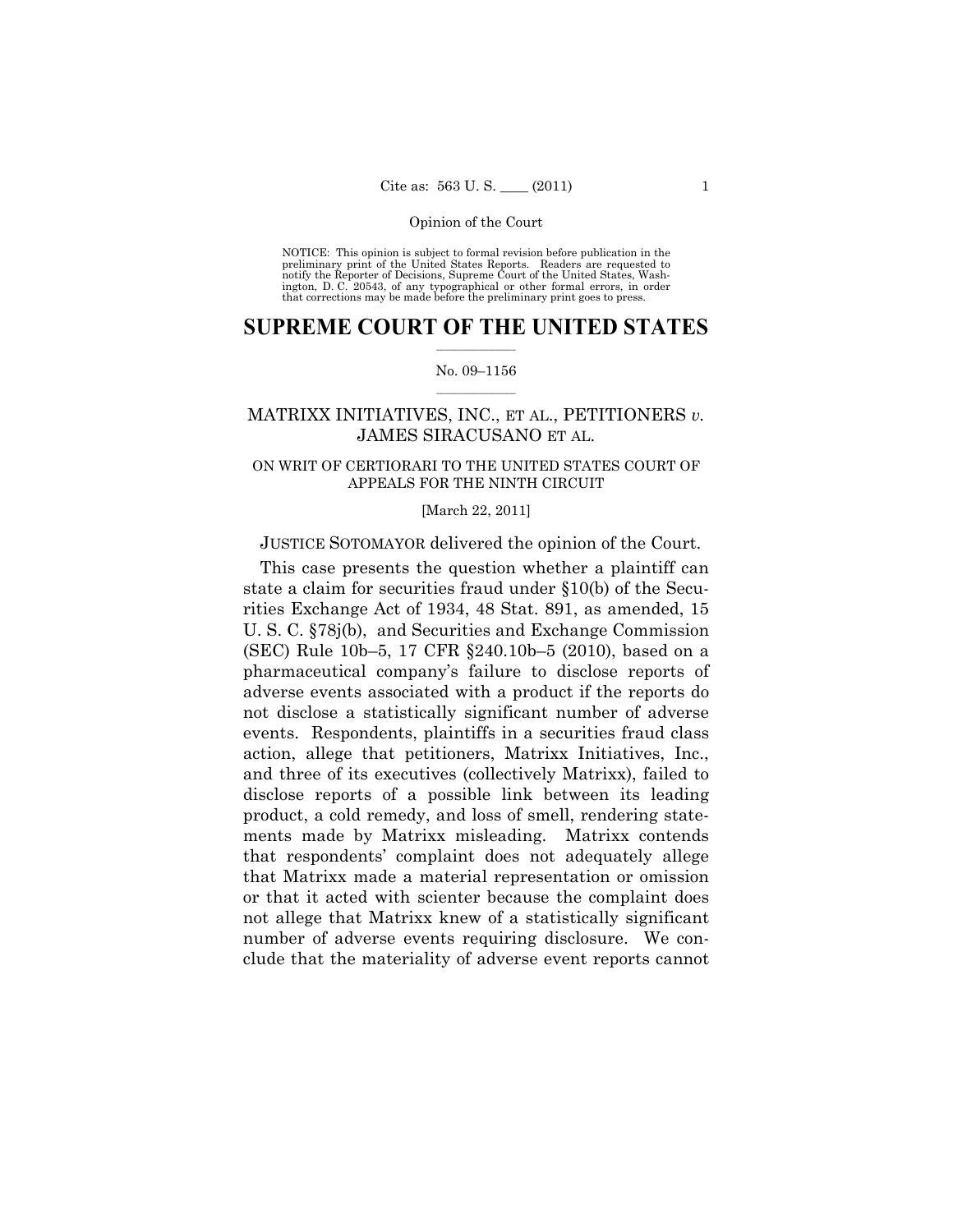be reduced to a bright-line rule. Although in many cases reasonable investors would not consider reports of adverse events to be material information, respondents have alleged facts plausibly suggesting that reasonable investors would have viewed these particular reports as material. Respondents have also alleged facts "giving rise to a strong inference" that Matrixx "acted with the required state of mind." 15 U. S. C. A. §78u–4(b)(2)(A) (Feb. 2011 Supp.). We therefore hold, in agreement with the Court of Appeals for the Ninth Circuit, that respondents have stated a claim under §10(b) and Rule 10b–5.

I

A

Through a wholly owned subsidiary, Matrixx develops, manufactures, and markets over-the-counter pharmaceutical products. Its core brand of products is called Zicam. All of the products sold under the name Zicam are used to treat the common cold and associated symptoms. At the time of the events in question, one of Matrixx's products was Zicam Cold Remedy, which came in several forms including nasal spray and gel. The active ingredient in Zicam Cold Remedy was zinc gluconate. Respondents allege that Zicam Cold Remedy accounted for approximately 70 percent of Matrixx's sales.

Respondents initiated this securities fraud class action against Matrixx on behalf of individuals who purchased Matrixx securities between October 22, 2003, and February 6,  $2004<sup>1</sup>$ . The action principally arises out of statements that Matrixx made during the class period relating to revenues and product safety. Respondents claim that Matrixx's statements were misleading in light of reports that Matrixx had received, but did not disclose, about

<sup>1</sup>According to the complaint, Matrixx securities were traded on the NASDAQ National Market. App. 99a.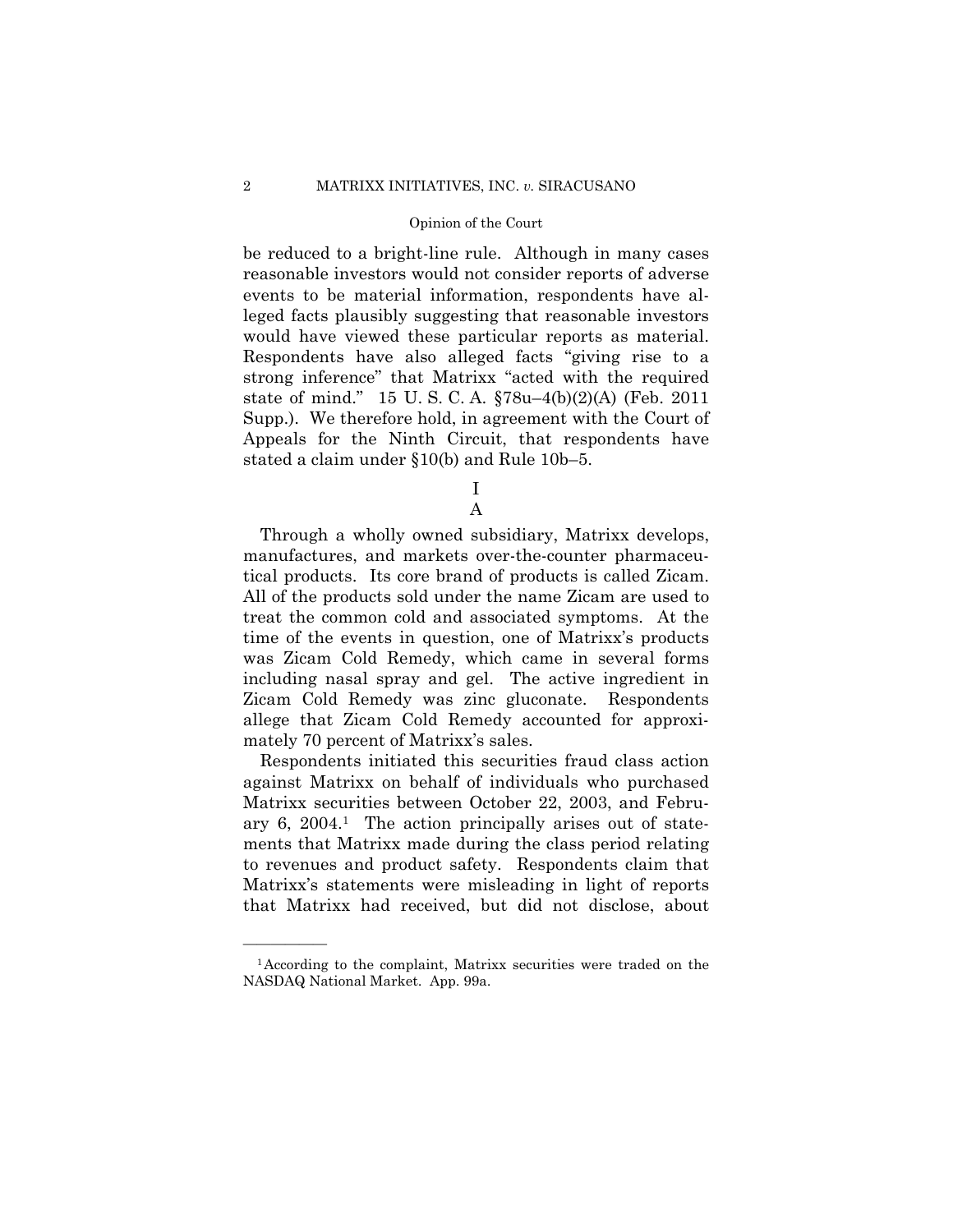consumers who had lost their sense of smell (a condition called anosmia) after using Zicam Cold Remedy. Respondents' consolidated amended complaint alleges the following facts, which the courts below properly assumed to be true. See *Ashcroft* v. *Iqbal*, 556 U. S. \_\_\_, \_\_\_ (2009) (slip op., at 14).

In 1999, Dr. Alan Hirsch, neurological director of the Smell & Taste Treatment and Research Foundation, Ltd., called Matrixx's customer service line after discovering a possible link between Zicam nasal gel and a loss of smell "in a cluster of his patients." App. 67a–68a. Dr. Hirsch told a Matrixx employee that "previous studies had demonstrated that intranasal application of zinc could be problematic." *Id.*, at 68a. He also told the employee about at least one of his patients who did not have a cold and who developed anosmia after using Zicam.

In September 2002, Timothy Clarot, Matrixx's vice president for research and development, called Miriam Linschoten, Ph.D., at the University of Colorado Health Sciences Center after receiving a complaint from a person Linschoten was treating who had lost her sense of smell after using Zicam. Clarot informed Linschoten that Matrixx had received similar complaints from other customers. Linschoten drew Clarot's attention to "previous studies linking zinc sulfate to loss of smell." *Ibid.* Clarot gave her the impression that he had not heard of the studies. She asked Clarot whether Matrixx had done any studies of its own; he responded that it had not but that it had hired a consultant to review the product. Soon thereafter, Linschoten sent Clarot abstracts of the studies she had mentioned. Research from the 1930's and 1980's had confirmed "[z]inc's toxicity." *Id.*, at 69a. Clarot called Linschoten to ask whether she would be willing to participate in animal studies that Matrixx was planning, but she declined because her focus was human research.

By September 2003, one of Linschoten's colleagues at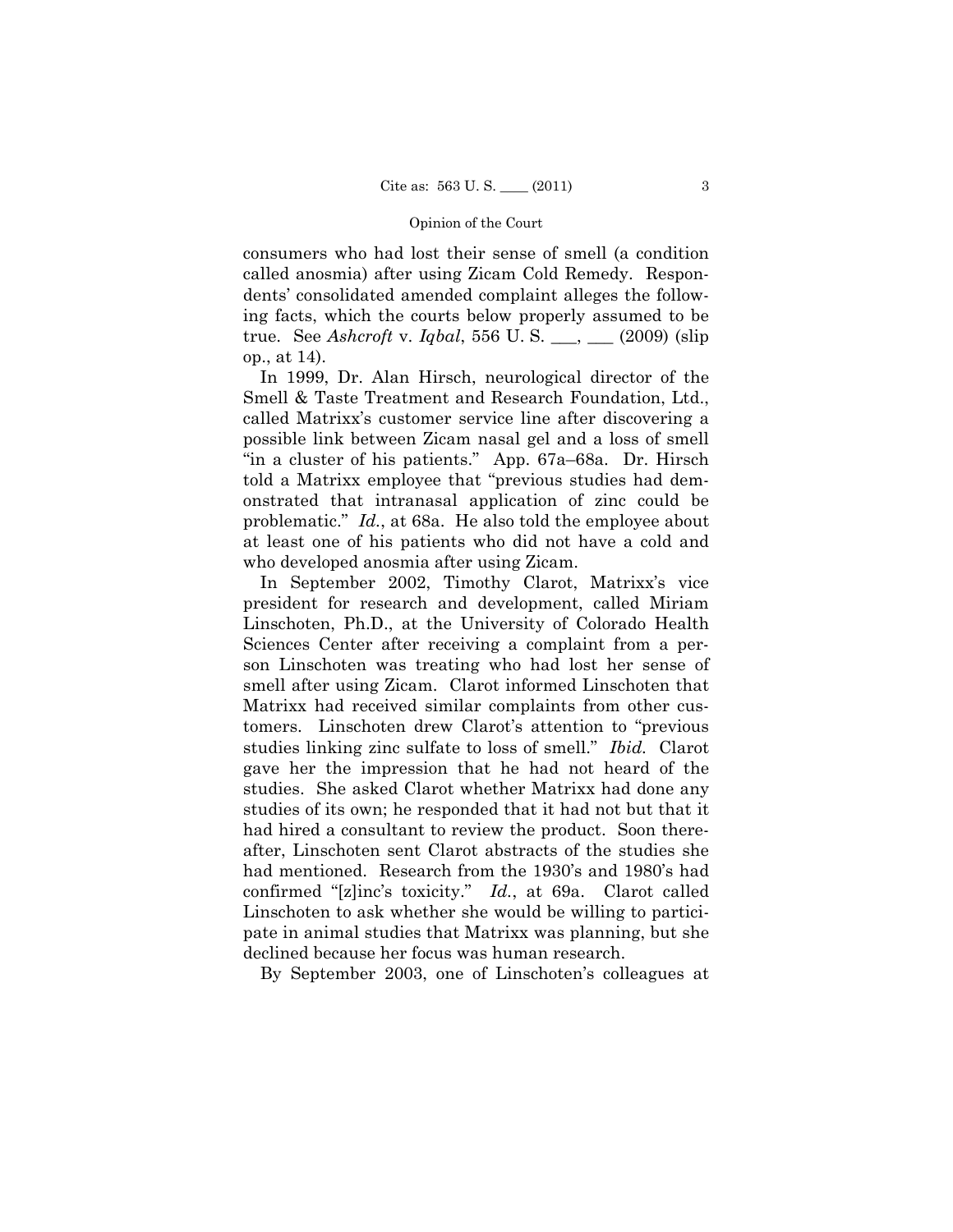the University of Colorado, Dr. Bruce Jafek, had observed 10 patients suffering from anosmia after Zicam use. Linschoten and Jafek planned to present their findings at a meeting of the American Rhinologic Society in a poster presentation entitled "Zicam® Induced Anosmia." *Ibid.*  (internal quotation marks omitted). The American Rhinologic Society posted their abstract in advance of the meeting. The presentation described in detail a 55-yearold man with previously normal taste and smell who experienced severe burning in his nose, followed immediately by a loss of smell, after using Zicam. It also reported 10 other Zicam users with similar symptoms.

Matrixx learned of the doctors' planned presentation. Clarot sent a letter to Dr. Jafek warning him that he did not have permission to use Matrixx's name or the names of its products. Dr. Jafek deleted the references to Zicam in the poster before presenting it to the American Rhinologic Society.

The following month, two plaintiffs commenced a product liability lawsuit against Matrixx alleging that Zicam had damaged their sense of smell. By the end of the class period on February 6, 2004, nine plaintiffs had filed four lawsuits.

Respondents allege that Matrixx made a series of public statements that were misleading in light of the foregoing information. In October 2003, after they had learned of Dr. Jafek's study and after Dr. Jafek had presented his findings to the American Rhinologic Society, Matrixx stated that Zicam was "'poised for growth in the upcoming cough and cold season'" and that the company had "'very strong momentum.'"2 *Id.*, at 72a–74a. Matrixx further

<sup>2</sup>At oral argument, counsel for the United States, which submitted an *amicus curiae* brief in support of respondents, suggested that some of these statements might qualify as nonactionable "puffery." Tr. of Oral Arg. 51–52. This question is not before us, as Matrixx has not advanced such an argument.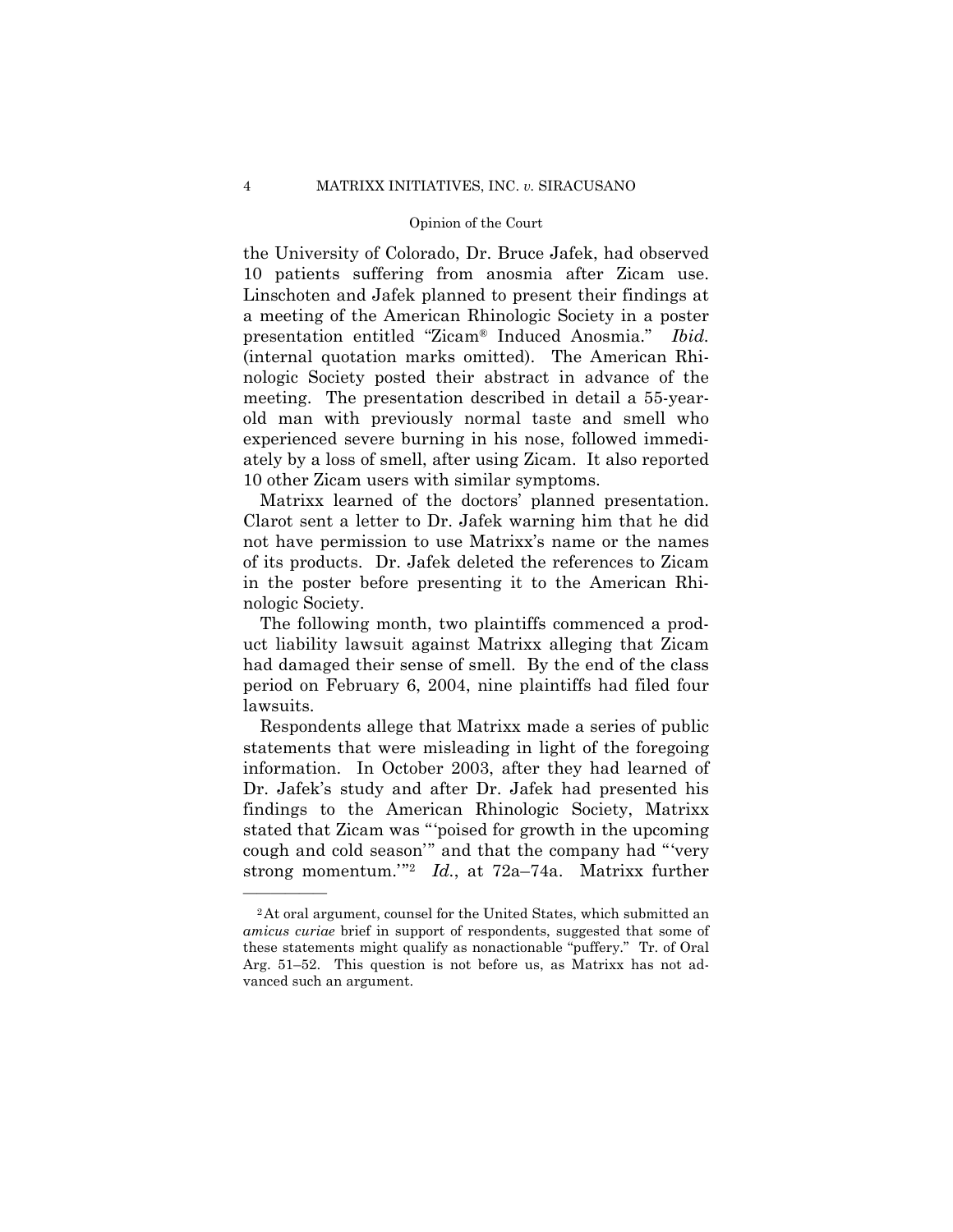expressed its expectation that revenues would "'be up in excess of 50% and that earnings, per share for the full year [would] be in the 25 to 30 cent range.'" *Id.*, at 74a. In January 2004, Matrixx raised its revenue guidance, predicting an increase in revenues of 80 percent and earnings per share in the 33-to-38-cent range.

In its Form 10–Q filed with the SEC in November 2003, Zicam warned of the potential "'material adverse effect'" that could result from product liability claims, "'whether or not proven to be valid.'" *Id.*, at 75a–76a. It stated that product liability actions could materially affect Matrixx's "'product branding and goodwill,'" leading to reduced customer acceptance.3 *Id.*, at 76a. It did not disclose, however, that two plaintiffs had already sued Matrixx for allegedly causing them to lose their sense of smell.

On January 30, 2004, Dow Jones Newswires reported that the Food and Drug Administration (FDA) was "'looking into complaints that an over-the-counter common-cold medicine manufactured by a unit of Matrixx Initiatives, Inc. (MTXX) may be causing some users to lose their sense of smell'" in light of at least three product liability lawsuits. *Id.*, at 79a–80a. Matrixx's stock fell from \$13.55 to \$11.97 per share after the report. In response, on February 2, Matrixx issued a press release that stated:

"All Zicam products are manufactured and marketed according to FDA guidelines for homeopathic medicine. Our primary concern is the health and safety of our customers and the distribution of factual information about our products. Matrixx believes statements alleging that intranasal Zicam products caused anosmia (loss of smell) are completely un

<sup>3</sup>Respondents also allege that Matrixx falsely reported its financial results in the Form 10–Q by failing to reserve for or disclose potential liability, in violation of Generally Accepted Accounting Principles. The Court of Appeals did not rely on these allegations.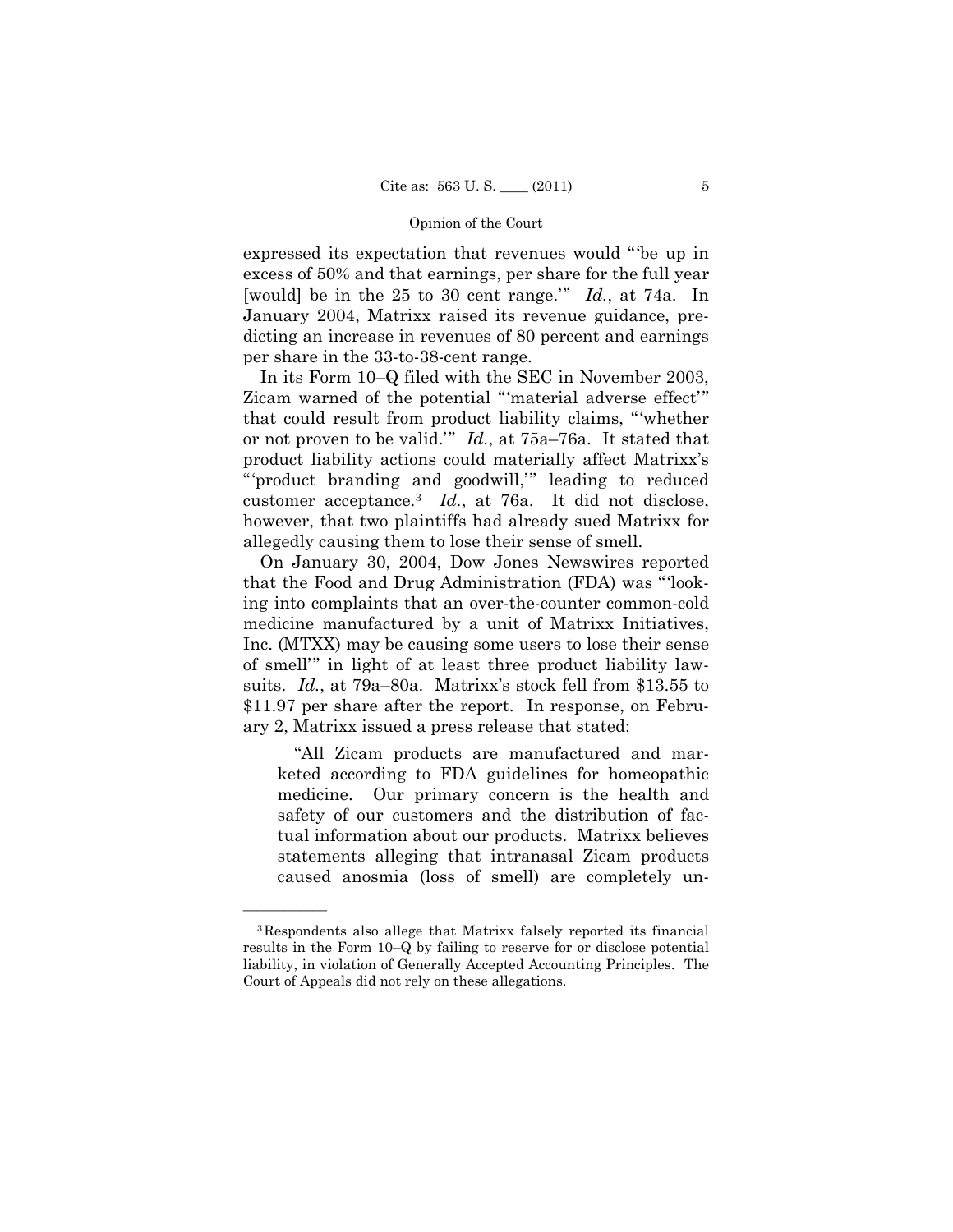founded and misleading.

"In no clinical trial of intranasal zinc gluconate gel products has there been a single report of lost or diminished olfactory function (sense of smell). Rather, the safety and efficacy of zinc gluconate for the treatment of symptoms related to the common cold have been well established in two double-blind, placebocontrolled, randomized clinical trials. In fact, in neither study were there any reports of anosmia related to the use of this compound. The overall incidence of adverse events associated with zinc gluconate was extremely low, with no statistically significant difference between the adverse event rates for the treated and placebo subsets.

"A multitude of environmental and biologic influences are known to affect the sense of smell. Chief among them is the common cold. As a result, the population most likely to use cold remedy products is already at increased risk of developing anosmia. Other common causes of olfactory dysfunction include age, nasal and sinus infections, head trauma, anatomical obstructions, and environmental irritants." *Id.*, at 77a–78a (internal quotation marks omitted).

The day after Matrixx issued this press release, its stock price bounced back to \$13.40 per share.

On February 6, 2004, the end of the class period, Good Morning America, a nationally broadcast morning news program, highlighted Dr. Jafek's findings. (The complaint does not allege that Matrixx learned of the news story before its broadcast.) The program reported that Dr. Jafek had discovered more than a dozen patients suffering from anosmia after using Zicam. It also noted that four lawsuits had been filed against Matrixx. The price of Matrixx stock plummeted to \$9.94 per share that same day. Zicam again issued a press release largely repeating its February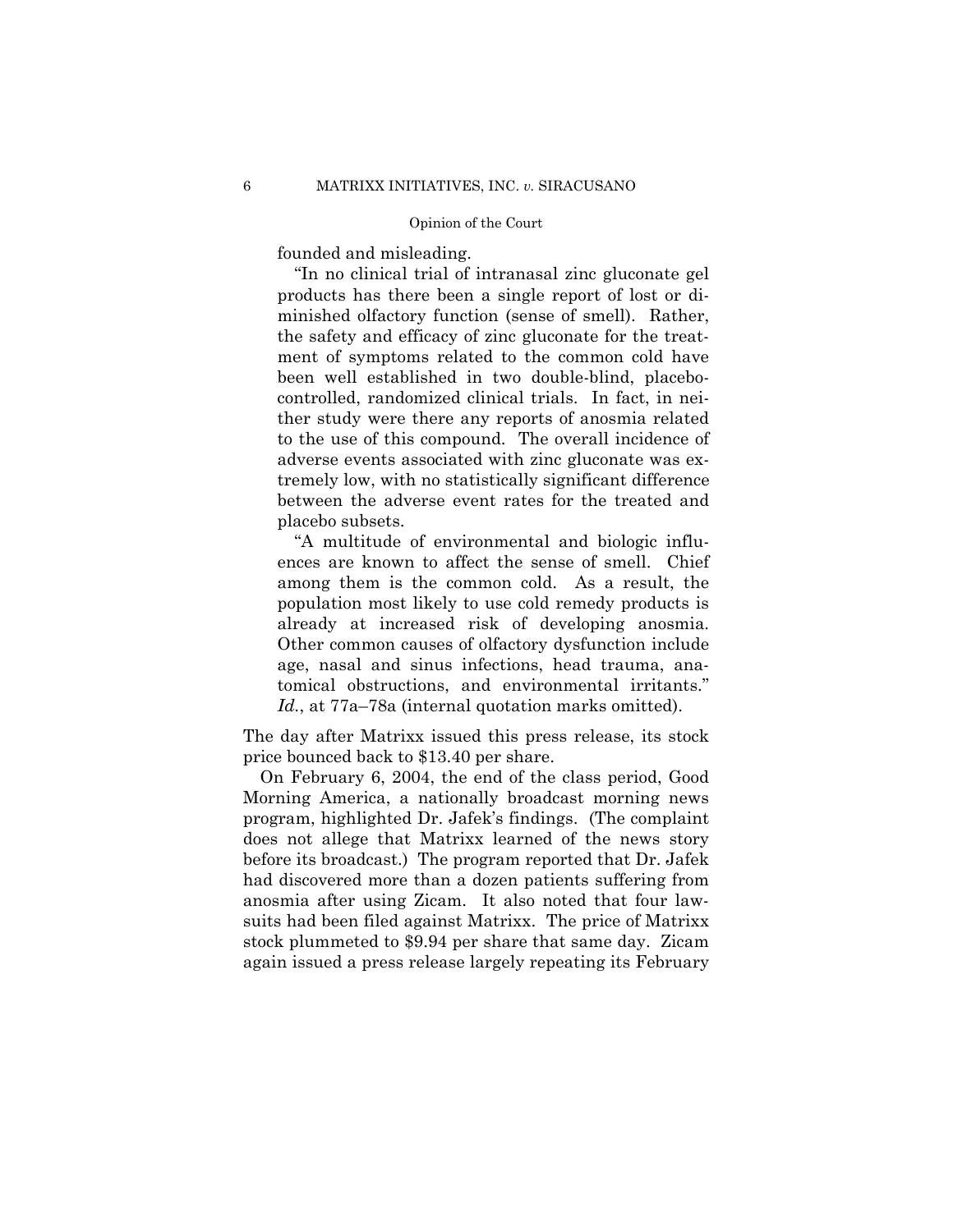2 statement.

On February 19, 2004, Matrixx filed a Form 8–K with the SEC stating that it had "'convened a two-day meeting of physicians and scientists to review current information on smell disorders'" in response to Dr. Jafek's presentation. *Id.*, at 82a. According to the Form 8–K, "'In the opinion of the panel, there is insufficient scientific evidence at this time to determine if zinc gluconate, when used as recommended, affects a person's ability to smell." *Ibid.* A few weeks later, a reporter quoted Matrixx as stating that it would begin conducting "'animal and human studies to further characterize these post-marketing complaints.'" *Id.*, at 84a.

On the basis of these allegations, respondents claimed that Matrixx violated §10(b) of the Securities Exchange Act and SEC Rule 10b–5 by making untrue statements of fact and failing to disclose material facts necessary to make the statements not misleading in an effort to maintain artificially high prices for Matrixx securities.

B

Matrixx moved to dismiss respondents' complaint, arguing that they had failed to plead the elements of a material misstatement or omission and scienter. The District Court granted the motion to dismiss. Relying on *In re Carter-Wallace, Inc., Securities Litigation*, 220 F. 3d 36 (CA2 2000), it held that respondents had not alleged a "statistically significant correlation between the use of Zicam and anosmia so as to make failure to public[ly] disclose complaints and the University of Colorado study a material omission." App. to Pet. for Cert. 50a. The District Court similarly agreed that respondents had not stated with particularity facts giving rise to a strong inference of scienter. See 15 U.S.C.A.  $$78u-4(b)(2)(A)$ (Feb. 2011 Supp.). It noted that the complaint failed to allege that Matrixx disbelieved its statements about Zi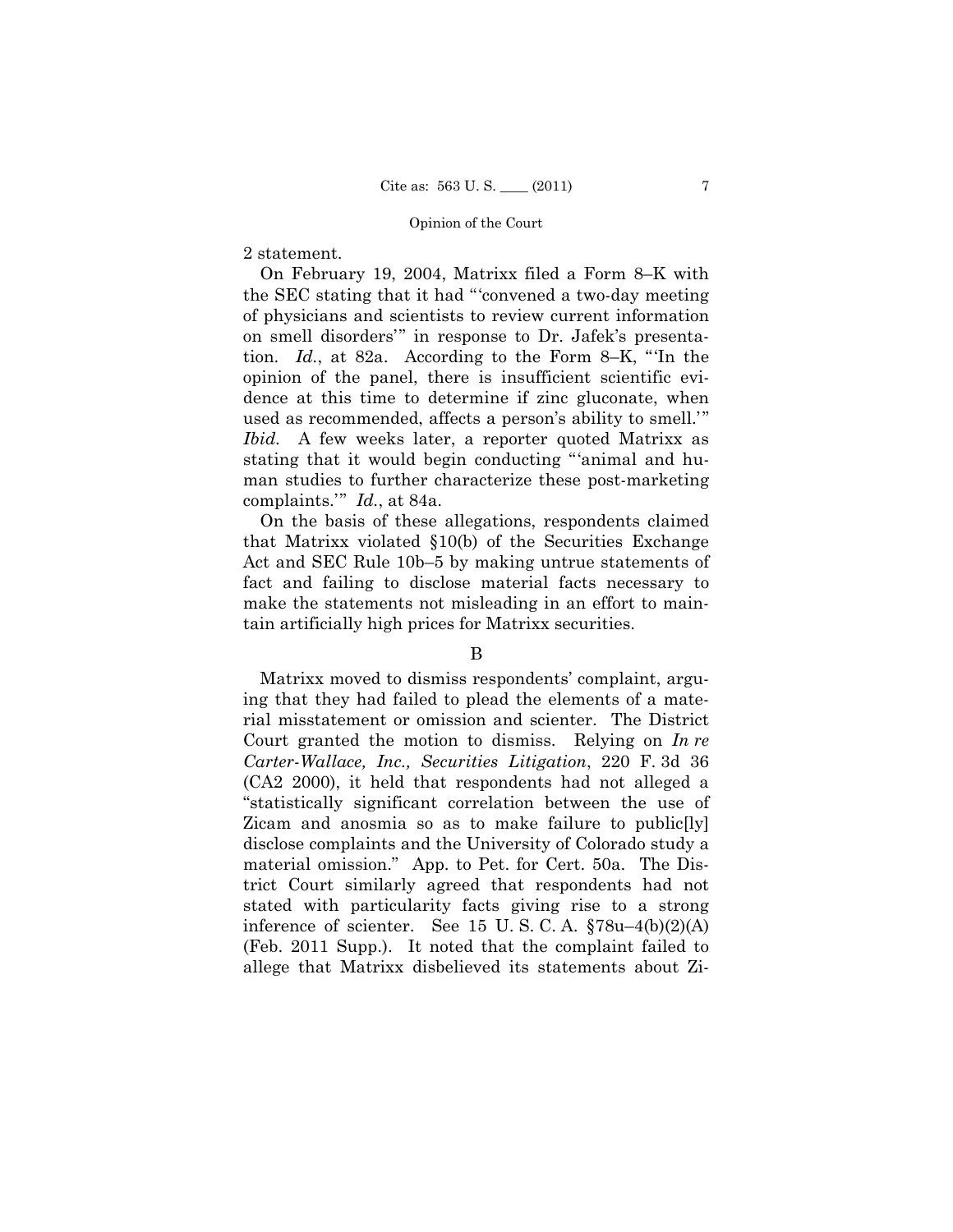cam's safety or that any of the defendants profited or attempted to profit from Matrixx's public statements. App. to Pet. for Cert. 52a.

The Court of Appeals reversed. 585 F. 3d 1167 (CA9 2009). Noting that "'[t]he determination [of materiality] requires delicate assessments of the inferences a "reasonable shareholder" would draw from a given set of facts and the significance of those inferences to him,'" *id.*, at 1178 (quoting *Basic Inc.* v. *Levinson*, 485 U. S. 224, 236 (1988); some internal quotation marks omitted; alterations in original), the Court of Appeals held that the District Court had erred in requiring an allegation of statistical significance to establish materiality. It concluded, to the contrary, that the complaint adequately alleged "information regarding the possible link between Zicam and anosmia" that would have been significant to a reasonable investor. 585 F. 3d, at 1179, 1180. Turning to scienter, the Court of Appeals concluded that "[w]ithholding reports of adverse effects of and lawsuits concerning the product responsible for the company's remarkable sales increase is 'an extreme departure from the standards of ordinary care,'" giving rise to a strong inference of scienter. *Id.*, at 1183.

We granted certiorari, 560 U.S. (2010), and we now affirm.

II

Section 10(b) of the Securities Exchange Act makes it unlawful for any person to "use or employ, in connection with the purchase or sale of any security . . . any manipulative or deceptive device or contrivance in contravention of such rules and regulations as the Commission may prescribe as necessary or appropriate in the public interest or for the protection of investors." 15 U. S. C. §78j(b). SEC Rule 10b–5 implements this provision by making it unlawful to, among other things, "make any untrue statement of a material fact or to omit to state a material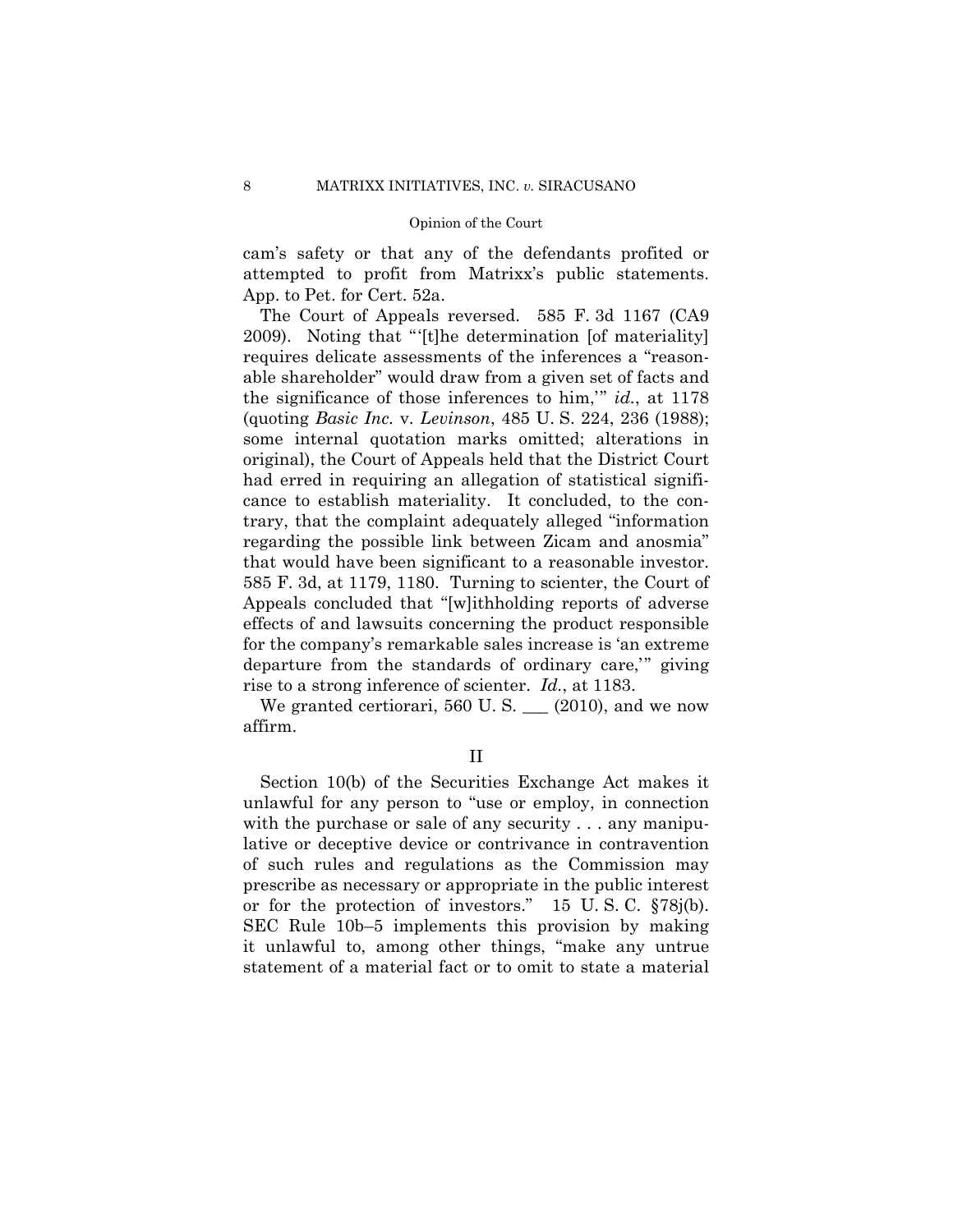fact necessary in order to make the statements made, in the light of the circumstances under which they were made, not misleading." 17 CFR §240.10b–5(b). We have implied a private cause of action from the text and purpose of §10(b). See *Tellabs, Inc.* v. *Makor Issues & Rights, Ltd.*, 551 U. S. 308, 318 (2007).

To prevail on their claim that Matrixx made material misrepresentations or omissions in violation of §10(b) and Rule 10b–5, respondents must prove "(1) a material misrepresentation or omission by the defendant; (2) scienter; (3) a connection between the misrepresentation or omission and the purchase or sale of a security; (4) reliance upon the misrepresentation or omission; (5) economic loss; and (6) loss causation." *Stoneridge Investment Partners, LLC* v. *Scientific-Atlanta, Inc.*, 552 U. S. 148, 157 (2008). Matrixx contends that respondents have failed to plead both the element of a material misrepresentation or omission and the element of scienter because they have not alleged that the reports received by Matrixx reflected statistically significant evidence that Zicam caused anosmia. We disagree.

## A

We first consider Matrixx's argument that "adverse event reports that do not reveal a statistically significant increased risk of adverse events from product use are not material information." Brief for Petitioners 17 (capitalization omitted).

1

To prevail on a §10(b) claim, a plaintiff must show that the defendant made a statement that was "*misleading* as to a *material* fact."4 *Basic*, 485 U. S., at 238. In *Basic*, we

<sup>4</sup>Under the Private Securities Litigation Reform Act of 1995 (PSLRA), when a plaintiff's claim is based on alleged misrepresentations or omissions of a material fact, "the complaint shall specify each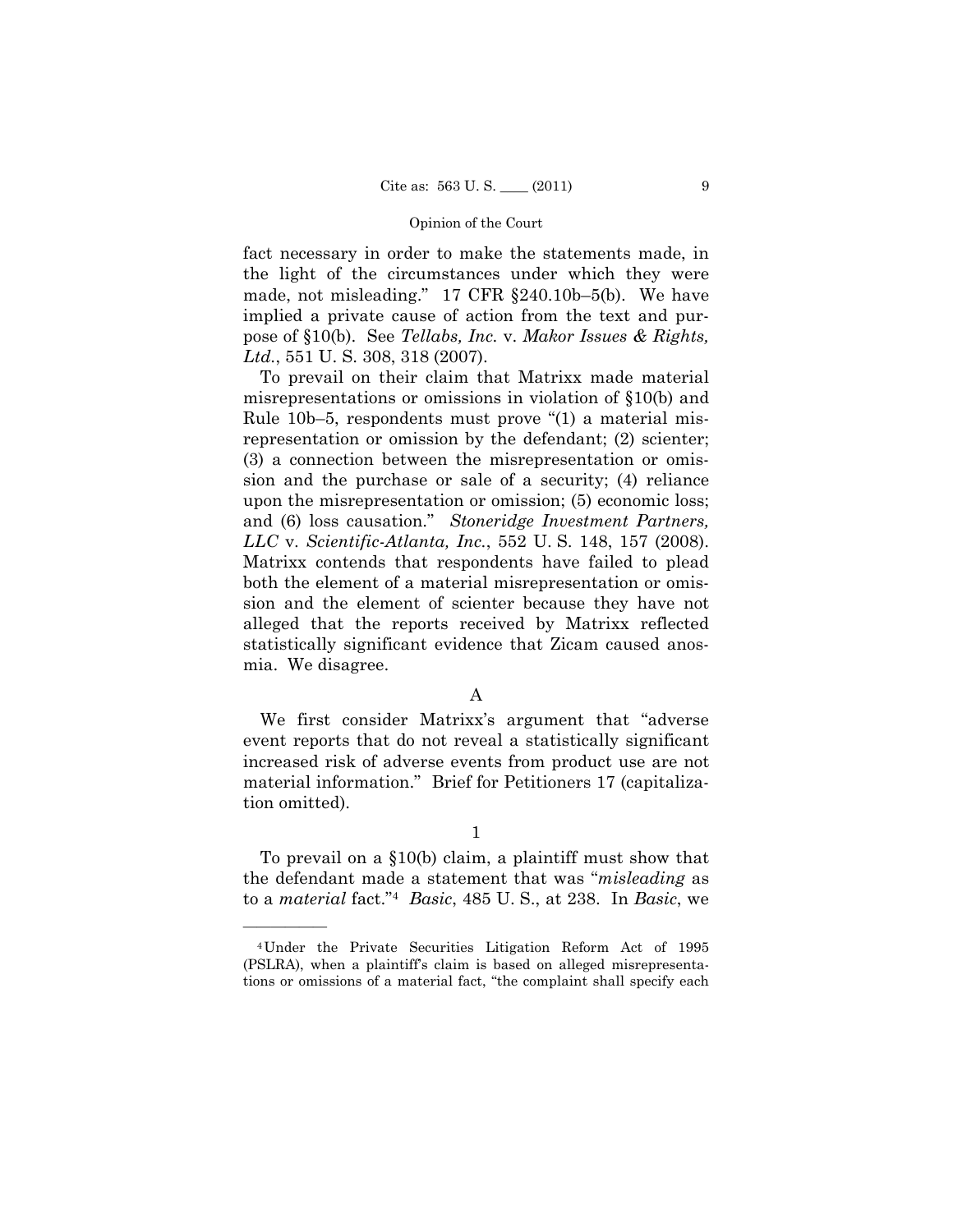held that this materiality requirement is satisfied when there is "'a substantial likelihood that the disclosure of the omitted fact would have been viewed by the reasonable investor as having significantly altered the "total mix" of information made available.'" *Id.*, at 231–232 (quoting *TSC Industries, Inc.* v. *Northway, Inc.*, 426 U. S. 438, 449 (1976)). We were "careful not to set too low a standard of materiality," for fear that management would "'bury the shareholders in an avalanche of trivial information.'" 485 U. S., at 231 (quoting *TSC Industries*, 426 U. S., at 448–449).

*Basic* involved a claim that the defendant had made misleading statements denying that it was engaged in merger negotiations when it was, in fact, conducting preliminary negotiations. See 485 U. S., at 227–229. The defendant urged a bright-line rule that preliminary merger negotiations are material only once the parties to the negotiations reach an agreement in principle. *Id.*, at 232–233. We observed that "[a]ny approach that designates a single fact or occurrence as always determinative of an inherently fact-specific finding such as materiality, must necessarily be overinclusive or underinclusive." *Id.*, at 236. We thus rejected the defendant's proposed rule, explaining that it would "artificially exclud[e] from the definition of materiality information concerning merger discussions, which would otherwise be considered significant to the trading decision of a reasonable investor." *Ibid.* 

Like the defendant in *Basic*, Matrixx urges us to adopt a bright-line rule that reports of adverse events<sup>5</sup> associated

statement alleged to have been misleading, [and] the reason or reasons why the statement is misleading."  $15 \text{ U.S. C. }$  \$78u–4(b)(1).<br><sup>5</sup>The FDA defines an "[a]dverse drug experience" as "[a]ny adverse

event associated with the use of a drug in humans, whether or not considered drug related." 21 CFR §314.80(a) (2010). Federal law imposes certain obligations on pharmaceutical manufacturers to report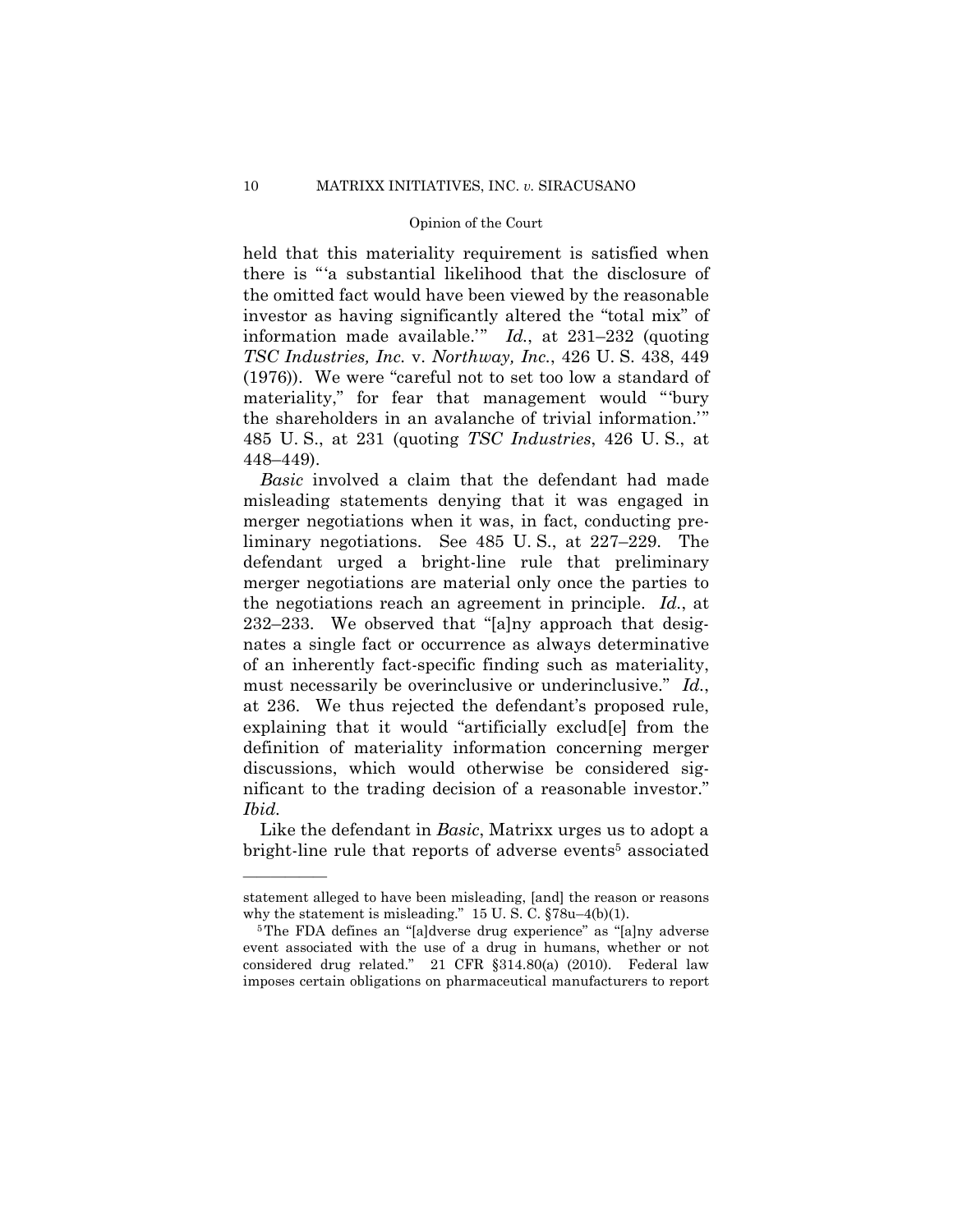with a pharmaceutical company's products cannot be material absent a sufficient number of such reports to establish a statistically significant risk that the product is in fact causing the events.<sup>6</sup> Absent statistical significance. Matrixx argues, adverse event reports provide only "anecdotal" evidence that "the user of a drug experienced an adverse event at some point during or following the use of that drug." Brief for Petitioners 17. Accordingly, it contends, reasonable investors would not consider such reports relevant unless they are statistically significant because only then do they "reflect a scientifically reliable basis for inferring a potential causal link between product use and the adverse event." *Id.*, at 32.

 As in *Basic*, Matrixx's categorical rule would "artificially exclud[e]" information that "would otherwise be considered significant to the trading decision of a reasonable investor." 485 U. S., at 236. Matrixx's argument rests on the premise that statistical significance is the only reliable indication of causation. This premise is flawed: As the SEC points out, "medical researchers . . . consider multiple

adverse events to the FDA. During the class period, manufacturers of over-the-counter drugs such as Zicam Cold Remedy had no obligation to report adverse events to the FDA. In 2006, Congress enacted legislation to require manufacturers of over-the-counter drugs to report any "serious adverse event" to the FDA within 15 business days. See 21 U. S. C. §§379aa(b), (c). 6  $\frac{6}{4}$  of S. C. §§379aa(b), (c).

to be the result of random error . . . ." Federal Judicial Center, Reference Manual on Scientific Evidence 354 (2d ed. 2000). To test for significance, a researcher develops a "null hypothesis"—*e.g.*, the assertion that there is no relationship between Zicam use and anosmia. See *id.*, at 122. The researcher then calculates the probability of obtaining the observed data (or more extreme data) if the null hypothesis is true (called the *p*-value). *Ibid.* Small *p*-values are evidence that the null hypothesis is incorrect. See *ibid.* Finally, the researcher compares the *p*-value to a preselected value called the significance level. *Id.*, at 123. If the *p*-value is below the preselected value, the difference is deemed "significant." *Id.*, at 124.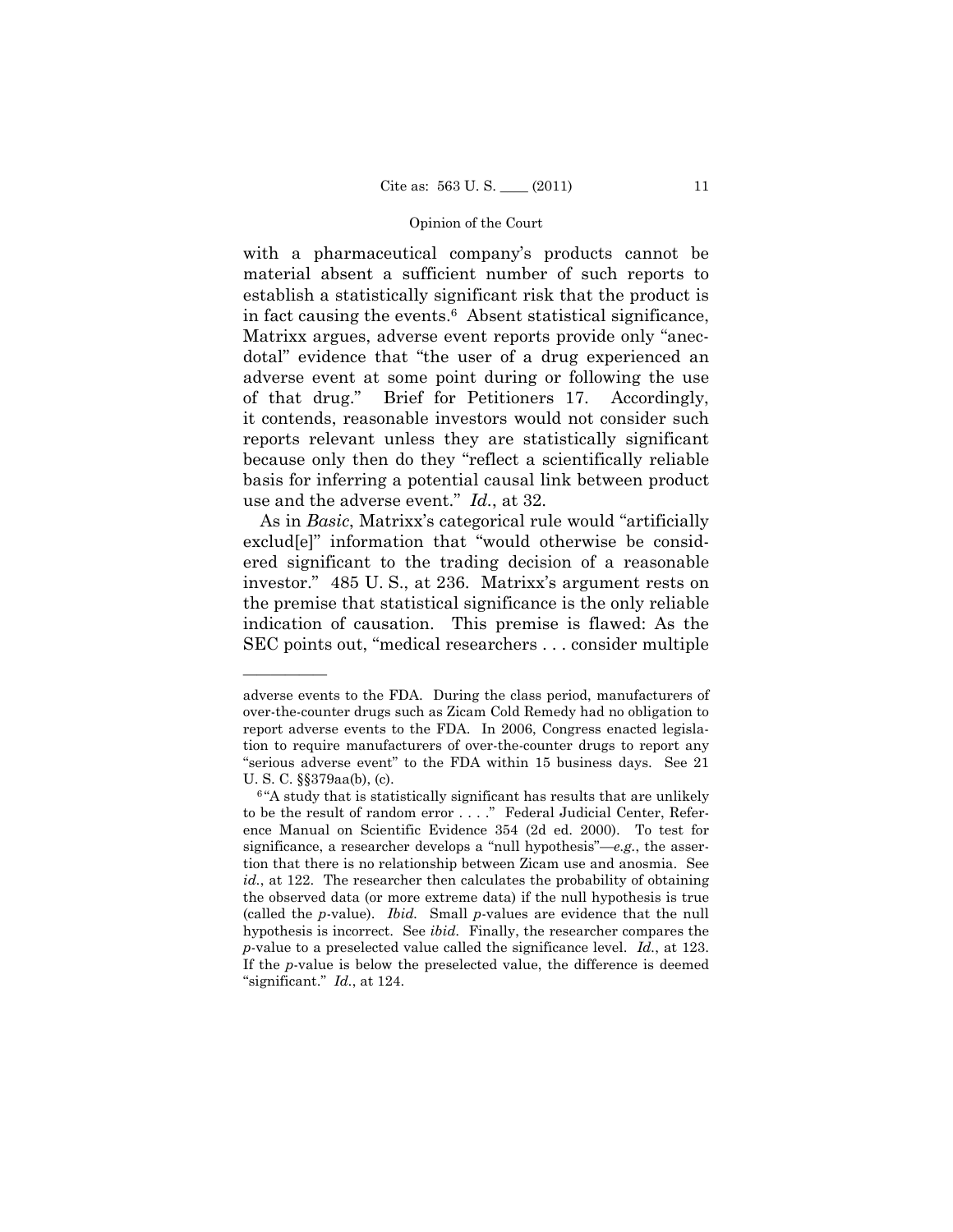factors in assessing causation." Brief for United States as *Amicus Curiae* 12. Statistically significant data are not always available. For example, when an adverse event is subtle or rare, "an inability to obtain a data set of appropriate quality or quantity may preclude a finding of statistical significance." *Id.*, at 15; see also Brief for Medical Researchers as *Amici Curiae* 11. Moreover, ethical considerations may prohibit researchers from conducting randomized clinical trials to confirm a suspected causal link for the purpose of obtaining statistically significant data. See *id.*, at 10–11.

A lack of statistically significant data does not mean that medical experts have no reliable basis for inferring a causal link between a drug and adverse events. As Matrixx itself concedes, medical experts rely on other evidence to establish an inference of causation. See Brief for Petitioners 44–45, n. 22.<sup>7</sup> We note that courts frequently permit expert testimony on causation based on evidence other than statistical significance. See, *e.g.*, *Best* v. *Lowe's Home Centers, Inc.*, 563 F. 3d 171, 178 (CA6 2009); *Westberry* v. *Gislaved Gummi AB*, 178 F. 3d 257, 263–264 (CA4 1999) (citing cases); *Wells* v. *Ortho Pharmaceutical Corp.*, 788 F. 2d 741, 744–745 (CA11 1986). We need not consider whether the expert testimony was properly admitted in those cases, and we do not attempt to define here what constitutes reliable evidence of causation. It suffices to

<sup>7</sup>Matrixx and its *amici* list as relevant factors the strength of the association between the drug and the adverse effects; a temporal relationship between exposure and the adverse event; consistency across studies; biological plausibility; consideration of alternative explanations; specificity (*i.e.*, whether the specific chemical is associated with the specific disease); the dose-response relationship; and the clinical and pathological characteristics of the event. Brief for Petitioners 44–45, n. 22; Brief for Consumer Healthcare Products Assn. et al. as *Amici Curiae* 12–13. These factors are similar to the factors the FDA considers in taking action against pharmaceutical products. See *infra*, at 13–14.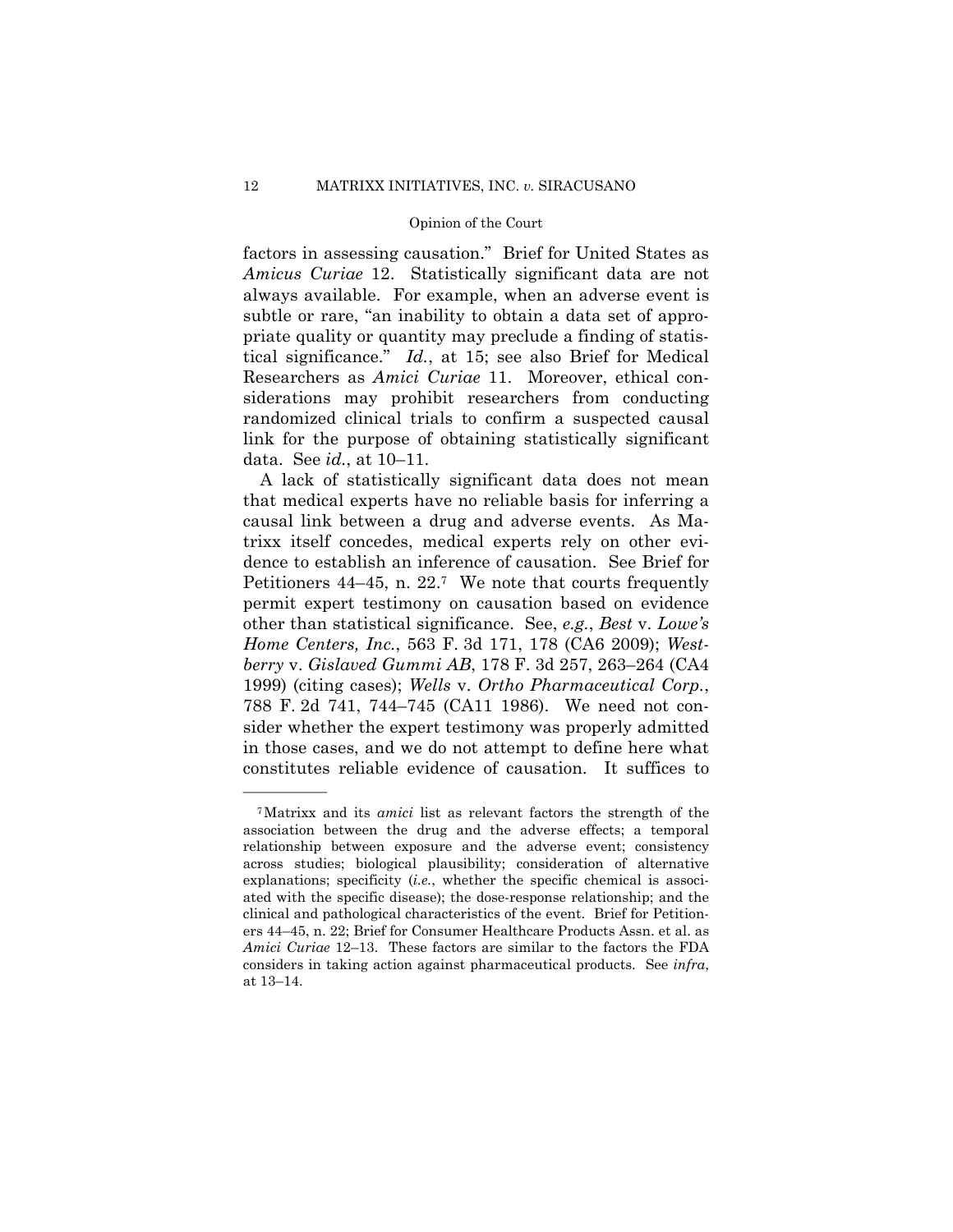note that, as these courts have recognized, "medical professionals and researchers do not limit the data they consider to the results of randomized clinical trials or to statistically significant evidence." Brief for Medical Researchers as *Amici Curiae* 31.

The FDA similarly does not limit the evidence it considers for purposes of assessing causation and taking regulatory action to statistically significant data. In assessing the safety risk posed by a product, the FDA considers factors such as "strength of the association," "temporal relationship of product use and the event," "consistency of findings across available data sources," "evidence of a dose-response for the effect," "biologic plausibility," "seriousness of the event relative to the disease being treated," "potential to mitigate the risk in the population," "feasibility of further study using observational or controlled clinical study designs," and "degree of benefit the product provides, including availability of other therapies."8 FDA, Guidance for Industry: Good Pharmacovigilance Practices and Pharmacoepidemiologic Assessment 18 (2005) (capitalization omitted), http://www.fda.gov/downloads/ RegulatingInformation/Guidances/UCM126834.pdf (all Internet materials as visited Mar. 17, 2011, and available in Clerk of Court's case file); see also Brief for United States as *Amicus Curiae* 19–20 (same); FDA, The Clinical Impact of Adverse Event Reporting 6 (1996) (similar), http://www.fda.gov/downloads/safety/MedWatch/UCM1685 05.pdf. It "does not apply any single metric for determining when additional inquiry or action is necessary, and it certainly does not insist upon 'statistical significance.'" Brief for United States as *Amicus Curiae* 19.

Not only does the FDA rely on a wide range of evidence of causation, it sometimes acts on the basis of evidence that suggests, but does not prove, causation. For example,

<sup>8</sup>See also n. 7, *supra*.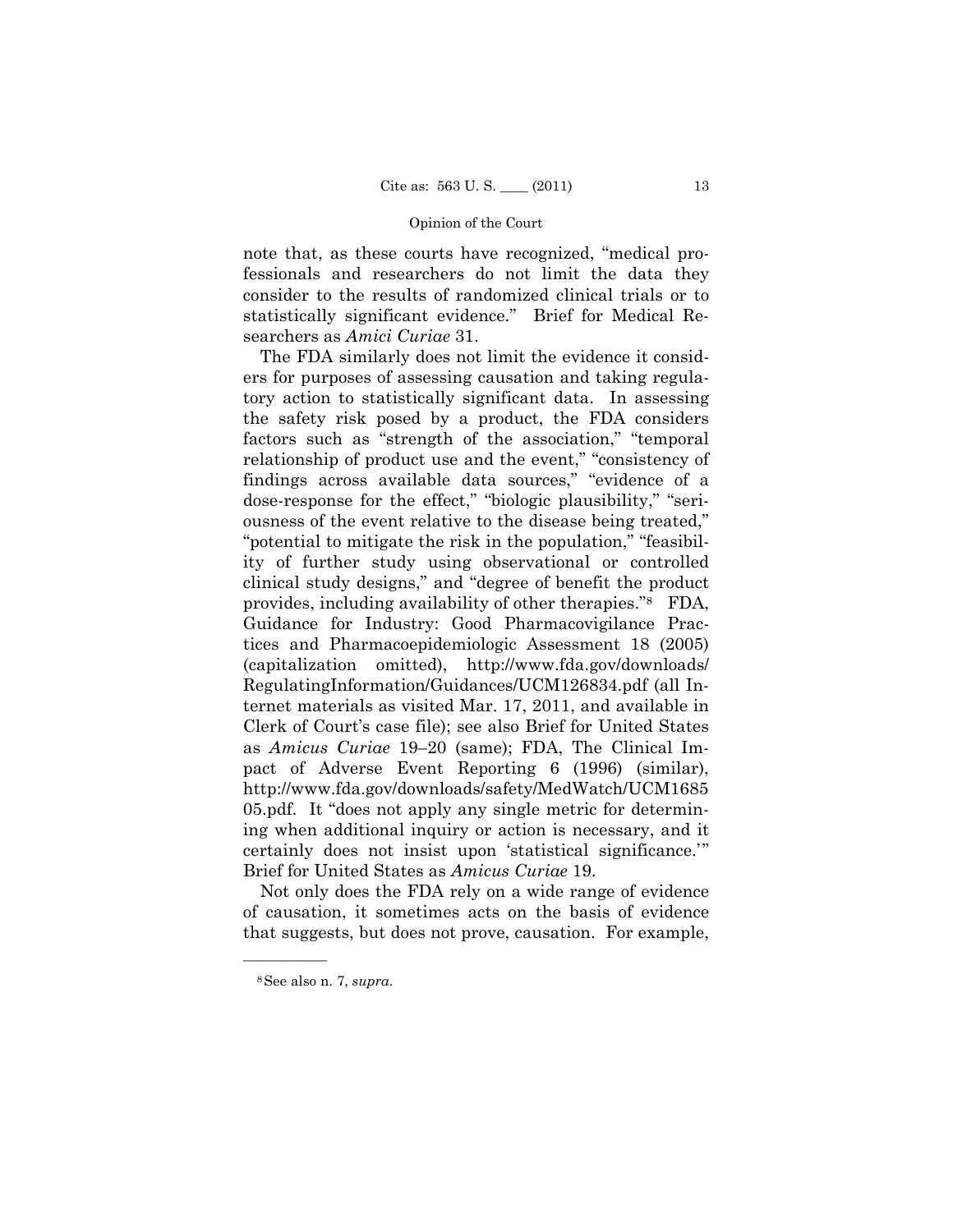the FDA requires manufacturers of over-the-counter drugs to revise their labeling "to include a warning as soon as there is reasonable evidence of an association of a serious hazard with a drug; a causal relationship need not have been proved." 21 CFR §201.80(e). More generally, the FDA may make regulatory decisions against drugs based on postmarketing evidence that gives rise to only a suspicion of causation. See FDA, The Clinical Impact of Adverse Event Reporting, *supra*, at 7 ("[A]chieving certain proof of causality through postmarketing surveillance is unusual. Attaining a prominent degree of suspicion is much more likely, and may be considered a sufficient basis for regulatory decisions" (footnote omitted)).9

This case proves the point. In 2009, the FDA issued a warning letter to Matrixx stating that "[a] significant and growing body of evidence substantiates that the Zicam Cold Remedy intranasal products may pose a serious risk to consumers who use them." App. 270a. The letter cited as evidence 130 reports of anosmia the FDA had received, the fact that the FDA had received few reports of anosmia associated with other intranasal cold remedies, and "evidence in the published scientific literature that various salts of zinc can damage olfactory function in animals and

<sup>9</sup>See also GAO, M. Crosse et al., Drug Safety: Improvement Needed in FDA's Postmarket Decision-making and Oversight Process 7 (GAO– 06–402, 2006) ("If FDA has information that a drug on the market may pose a significant health risk to consumers, it weighs the effect of the adverse events against the benefit of the drug to determine what actions, if any, are warranted. This decision-making process is complex and encompasses many factors, such as the medical importance and utility of the drug, the drug's extent of usage, the severity of the disease being treated, the drug's efficacy in treating this disease, and the availability of other drugs to treat the same disorder"), http://www.gao.gov/new.items/d06402.pdf; Federal Judicial Center, *supra* n. 6, at 33 ("[R]isk assessors may pay heed to any evidence that points to a need for caution, rather than assess the likelihood that a causal relationship in a specific case is more likely than not").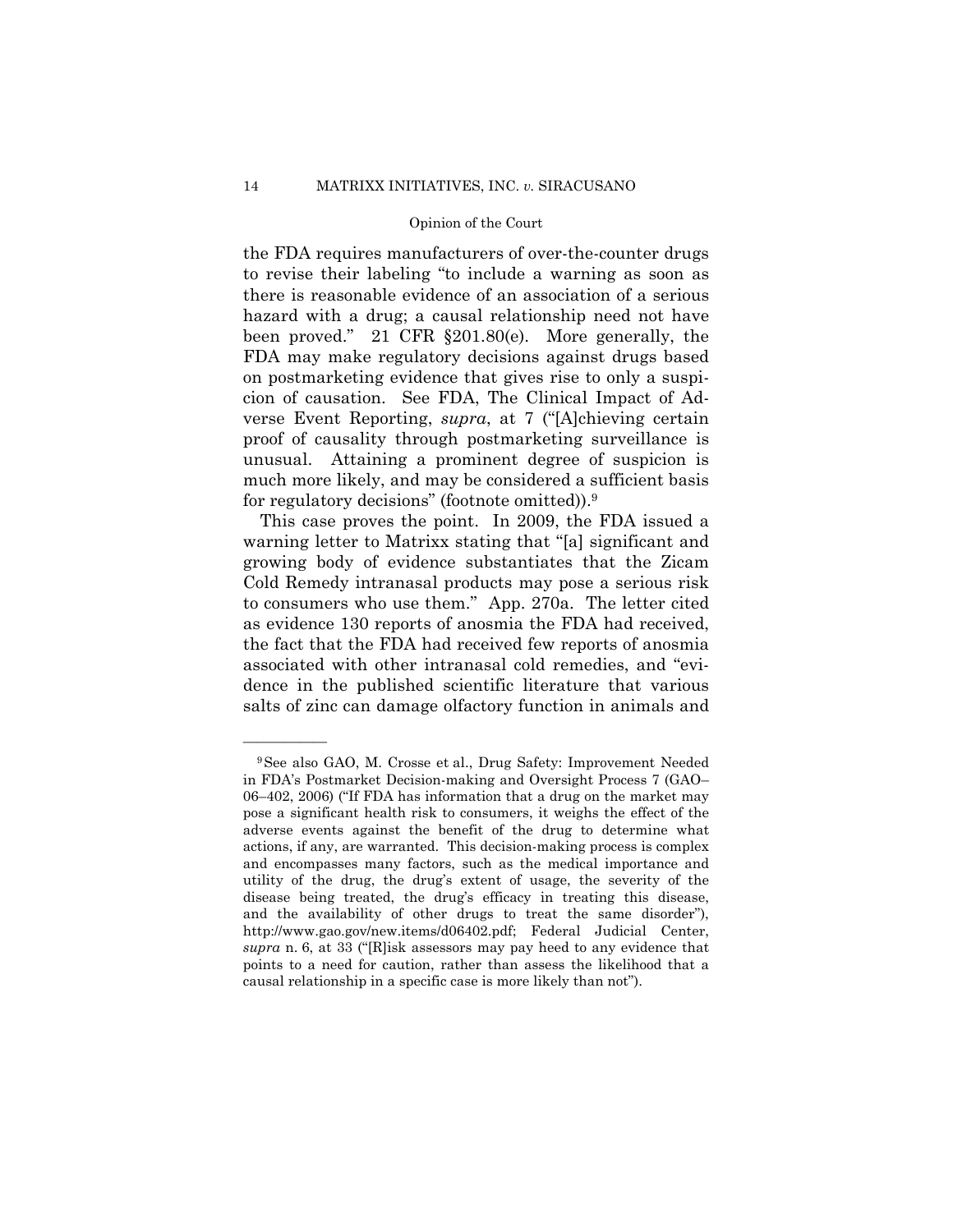humans." *Ibid.* It did not cite statistically significant data.

Given that medical professionals and regulators act on the basis of evidence of causation that is not statistically significant, it stands to reason that in certain cases reasonable investors would as well. As Matrixx acknowledges, adverse event reports "appear in many forms, including direct complaints by users to manufacturers, reports by doctors about reported or observed patient reactions, more detailed case reports published by doctors in medical journals, or larger scale published clinical studies." Brief for Petitioners 17. As a result, assessing the materiality of adverse event reports is a "fact-specific" inquiry, *Basic*, 485 U. S., at 236, that requires consideration of the source, content, and context of the reports. This is not to say that statistical significance (or the lack thereof) is irrelevant—only that it is not dispositive of every case.

 Application of *Basic*'s "total mix" standard does not mean that pharmaceutical manufacturers must disclose all reports of adverse events. Adverse event reports are daily events in the pharmaceutical industry; in 2009, the FDA entered nearly 500,000 such reports into its reporting system, see FDA, Reports Received and Reports Entered in AERS by Year (as of Mar. 31, 2010), http://www.fda.gov/Drugs/GuidanceComplianceRegulatory Information/Surveillance/AdverseDrugEffects/ucm070434. htm. The fact that a user of a drug has suffered an adverse event, standing alone, does not mean that the drug caused that event. See FDA, Annual Adverse Drug Experience Report: 1996, p. 2 (1997), http://drugand devicelaw.net/Annual%20Adverse%20Drug%20Experience %20Report%201996.pdf. The question remains whether a *reasonable* investor would have viewed the nondisclosed information "'as having *significantly* altered the "total mix" of information made available.'" *Basic*, 485 U. S., at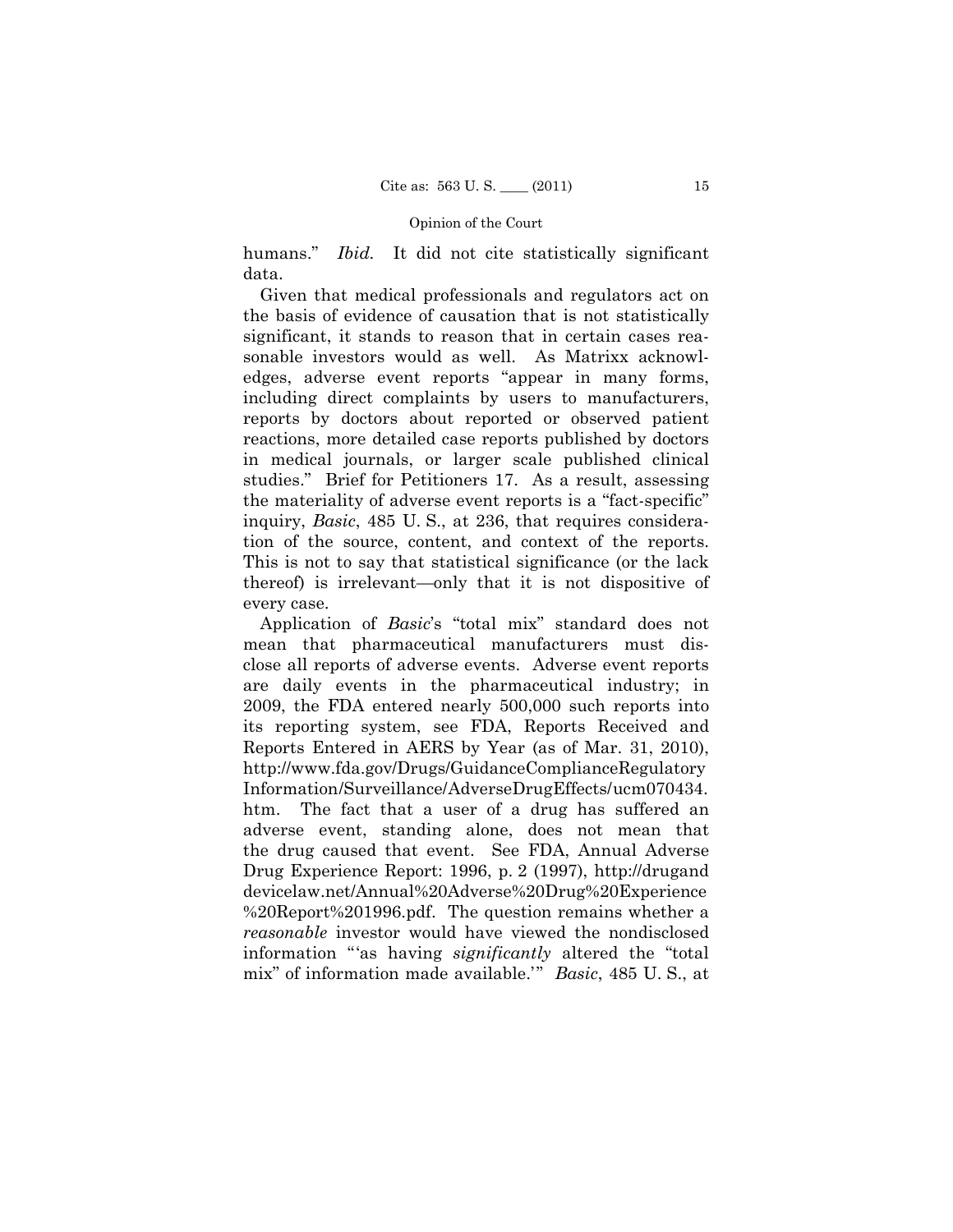232 (quoting *TSC Industries*, 426 U. S., at 449; emphasis added). For the reasons just stated, the mere existence of reports of adverse events—which says nothing in and of itself about whether the drug is causing the adverse events—will not satisfy this standard. Something more is needed, but that something more is not limited to statistical significance and can come from "the source, content, and context of the reports," *supra*, at 15. This contextual inquiry may reveal in some cases that reasonable investors would have viewed reports of adverse events as material even though the reports did not provide statistically significant evidence of a causal link.<sup>10</sup>

Moreover, it bears emphasis that §10(b) and Rule 10b– 5(b) do not create an affirmative duty to disclose any and all material information. Disclosure is required under these provisions only when necessary "to make . . . statements made, in the light of the circumstances under which they were made, not misleading. 17 CFR §240.10b–5(b); see also *Basic*, 485 U. S., at 239, n. 17 ("Silence, absent a duty to disclose, is not misleading under Rule 10b–5"). Even with respect to information that a reasonable investor might consider material, companies can control what they have to disclose under these provisions by controlling what they say to the market.

2

Applying *Basic*'s "total mix" standard in this case, we conclude that respondents have adequately pleaded materiality. This is not a case about a handful of anecdotal

<sup>10</sup>We note that our conclusion accords with views of the SEC, as expressed in an *amicus curiae* brief filed in this case. See Brief for United States as *Amicus Curiae* 11–12; see also *TSC Industries, Inc.* v. *Northway, Inc.*, 426 U. S. 438, 449, n. 10 (1976) ("[T]he SEC's view of the proper balance between the need to insure adequate disclosure and the need to avoid the adverse consequences of setting too low a threshold for civil liability is entitled to consideration").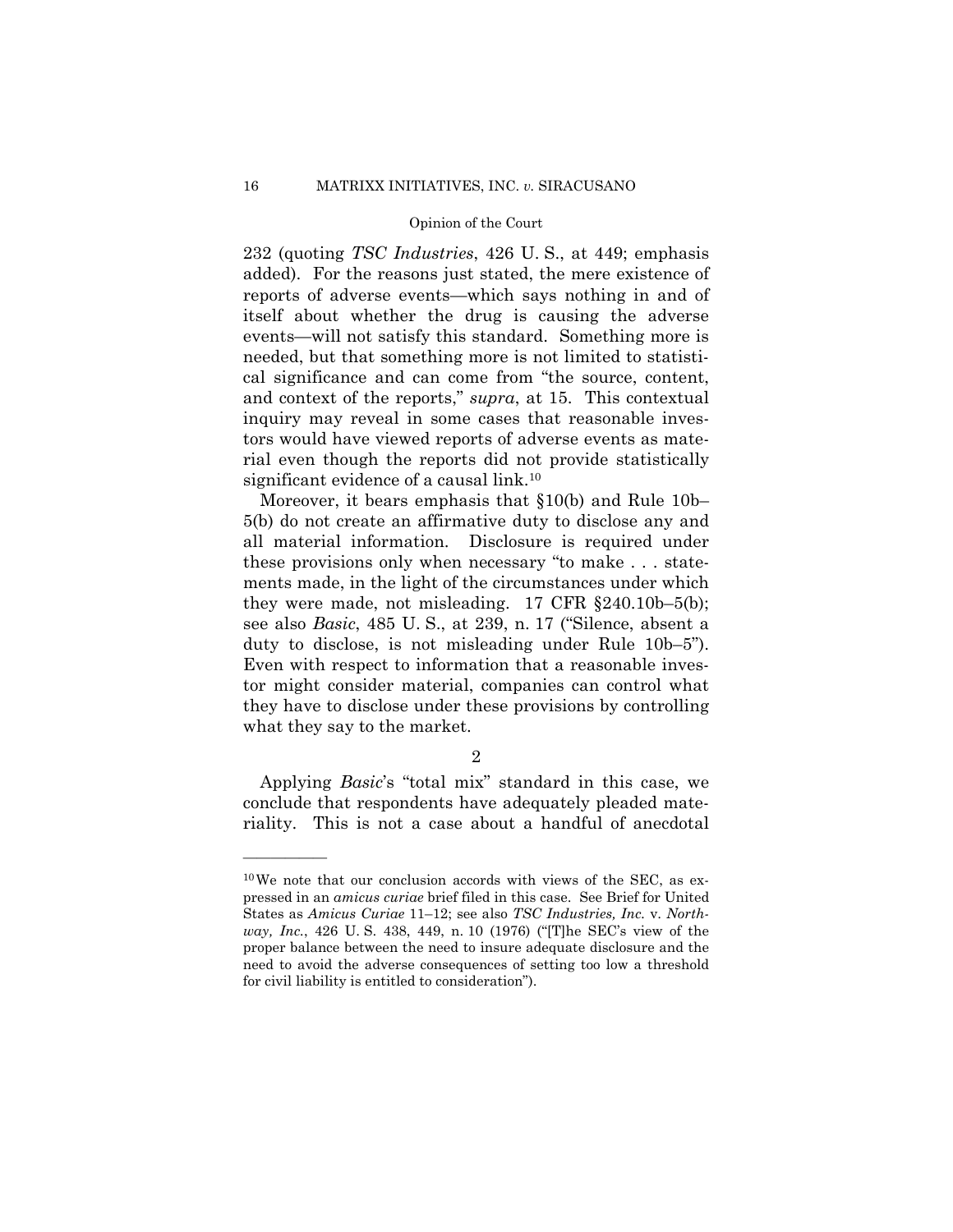reports, as Matrixx suggests. Assuming the complaint's allegations to be true, as we must, Matrixx received information that plausibly indicated a reliable causal link between Zicam and anosmia. That information included reports from three medical professionals and researchers about more than 10 patients who had lost their sense of smell after using Zicam. Clarot told Linschoten that Matrixx had received additional reports of anosmia. (In addition, during the class period, nine plaintiffs commenced four product liability lawsuits against Matrixx alleging a causal link between Zicam use and anosmia.)<sup>11</sup> Further, Matrixx knew that Linschoten and Dr. Jafek had presented their findings about a causal link between Zicam and anosmia to a national medical conference devoted to treatment of diseases of the nose.<sup>12</sup> Their presentation described a patient who experienced severe burning in his nose, followed immediately by a loss of smell, after using Zicam—suggesting a temporal relationship between Zicam use and anosmia.

Critically, both Dr. Hirsch and Linschoten had also drawn Matrixx's attention to previous studies that had demonstrated a biological causal link between intranasal application of zinc and anosmia.13 Before his conversation

 $11$ It is unclear whether these plaintiffs were the same individuals whose symptoms were reported by the medical professionals.<br><sup>12</sup>Matrixx contends that Dr. Jafek and Linschoten's study was not

reliable because they did not sufficiently rule out the common cold as a cause for their patients' anosmia. We note that the complaint alleges that, in one instance, a consumer who did not have a cold lost his sense of smell after using Zicam. More importantly, to survive a motion to dismiss, respondents need only allege "enough facts to state a claim to relief that is plausible on its face." *Bell Atlantic Corp.* v. *Twombly*, 550 U. S. 544, 570 (2007). For all the reasons we state in the opinion, respondents' allegations plausibly suggest that Dr. Jafek and Linschoten's conclusions were based on reliable evidence of a causal link between Zicam and anosmia.<br><sup>13</sup>Matrixx contends that these studies are not reliable evidence of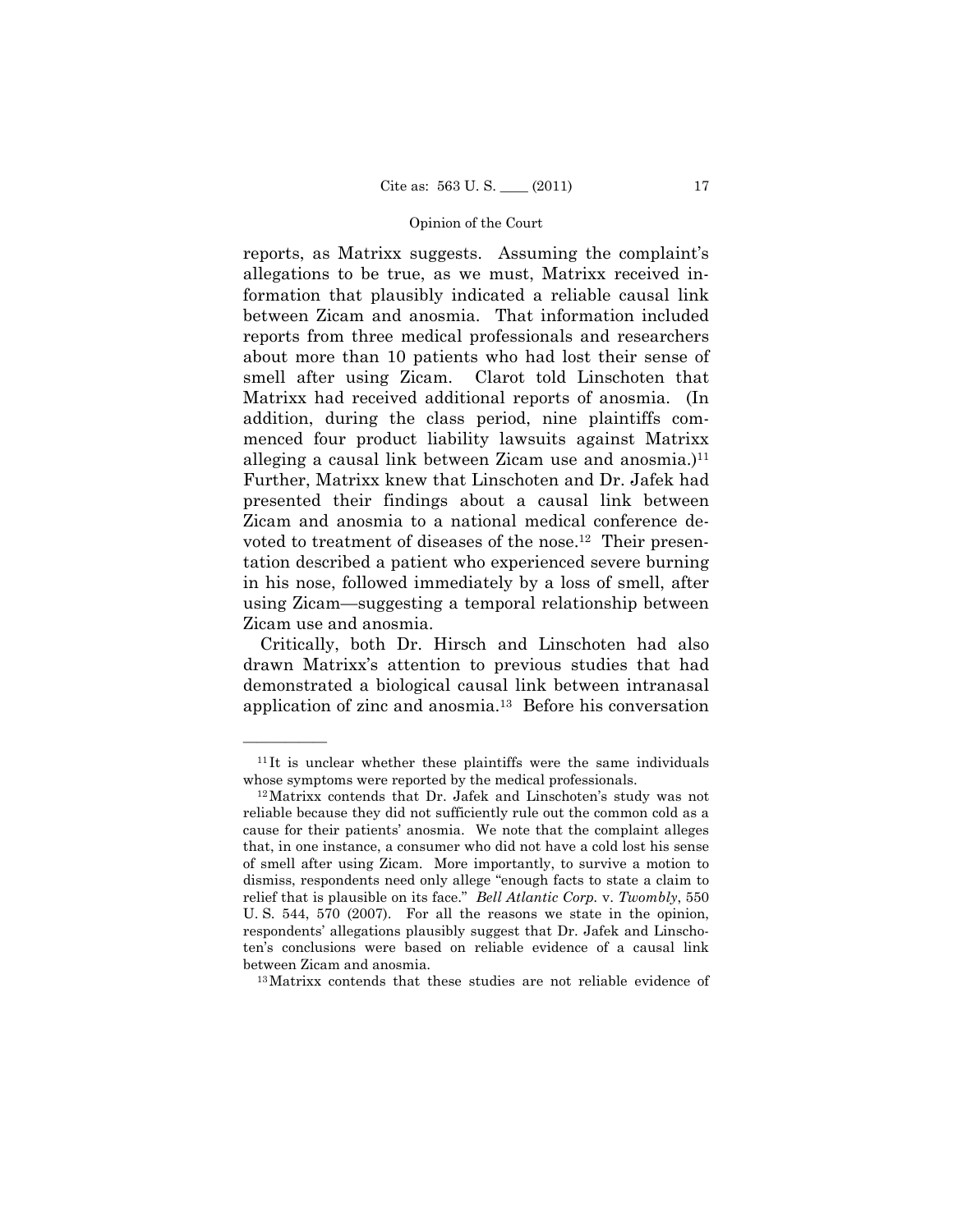with Linschoten, Clarot, Matrixx's vice president of research and development, was seemingly unaware of these studies, and the complaint suggests that, as of the class period, Matrixx had not conducted any research of its own relating to anosmia. See, *e.g.*, App. 84a (referencing a press report, issued after the end of the class period, noting that Matrixx said it would begin conducting "'animal and human studies to further characterize these postmarketing complaints'"). Accordingly, it can reasonably be inferred from the complaint that Matrixx had no basis for rejecting Dr. Jafek's findings out of hand.

We believe that these allegations suffice to "raise a reasonable expectation that discovery will reveal evidence" satisfying the materiality requirement, *Bell Atlantic Corp.*  v. *Twombly*, 550 U. S. 544, 556 (2007), and to "allo[w] the court to draw the reasonable inference that the defendant is liable for the misconduct alleged," *Iqbal*, 556 U. S., at

 $\alpha$  (slip op., at 14). The information provided to Matrixx by medical experts revealed a plausible causal relationship between Zicam Cold Remedy and anosmia. Consumers likely would have viewed the risk associated with Zicam (possible loss of smell) as substantially outweighing the benefit of using the product (alleviating cold symptoms), particularly in light of the existence of many alternative products on the market. Importantly, Zicam Cold Remedy allegedly accounted for 70 percent of Matrixx's sales. Viewing the allegations of the complaint as a whole,

causation because the studies used zinc sulfate, whereas the active ingredient in Matrixx is zinc gluconate. Respondents' complaint, however, alleges that the studies confirmed the toxicity of "zinc." App. 68a. Matrixx further contends that studies relating to fish cannot reliably prove causation with respect to humans. The complaint references several studies, however, only one of which involved fish. In any event, the existence of the studies suggests a plausible biological link between zinc and anosmia, which, in combination with the other allegations, is sufficient to survive a motion to dismiss.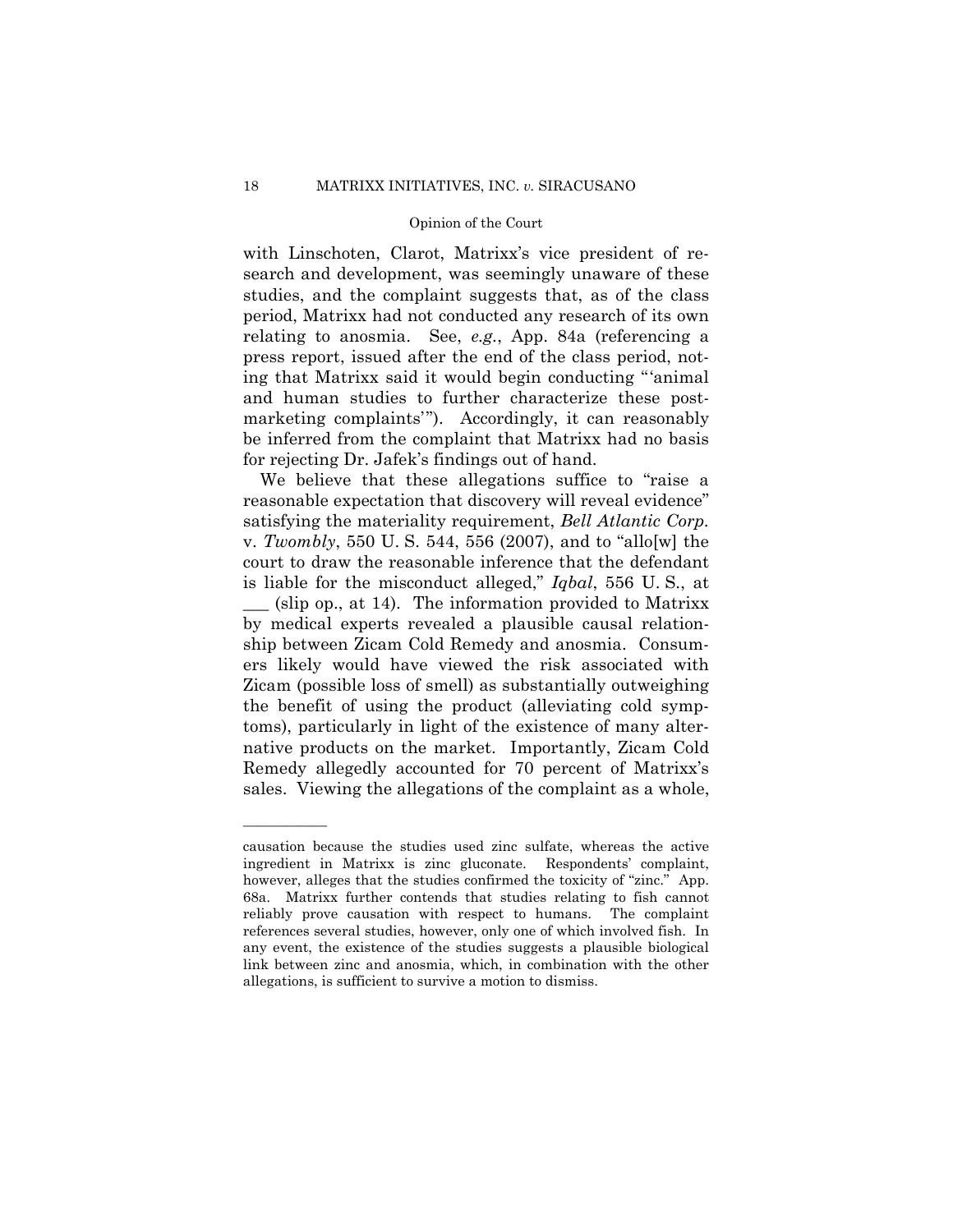the complaint alleges facts suggesting a significant risk to the commercial viability of Matrixx's leading product.

It is substantially likely that a reasonable investor would have viewed this information "'as having significantly altered the "total mix" of information made available.'" *Basic*, 485 U. S., at 232 (quoting *TSC Industries*, 426 U. S., at 449). Matrixx told the market that revenues were going to rise 50 and then 80 percent. Assuming the complaint's allegations to be true, however, Matrixx had information indicating a significant risk to its leading revenue-generating product. Matrixx also stated that reports indicating that Zicam caused anosmia were "'completely unfounded and misleading'" and that "'the safety and efficacy of zinc gluconate for the treatment of symptoms related to the common cold have been well established.'" App. 77a–78a. Importantly, however, Matrixx had evidence of a biological link between Zicam's key ingredient and anosmia, and it had not conducted any studies of its own to disprove that link. In fact, as Matrixx later revealed, the scientific evidence at that time was "'insufficient . . . to determine if zinc gluconate, when used as recommended, affects a person's ability to smell.'" *Id.*, at 82a.

Assuming the facts to be true, these were material facts "necessary in order to make the statements made, in the light of the circumstances under which they were made, not misleading." 17 CFR §240.10b–5(b). We therefore affirm the Court of Appeals' holding that respondents adequately pleaded the element of a material misrepresentation or omission.

B

Matrixx also argues that respondents failed to allege facts plausibly suggesting that it acted with the required level of scienter. "To establish liability under §10(b) and Rule 10b–5, a private plaintiff must prove that the defen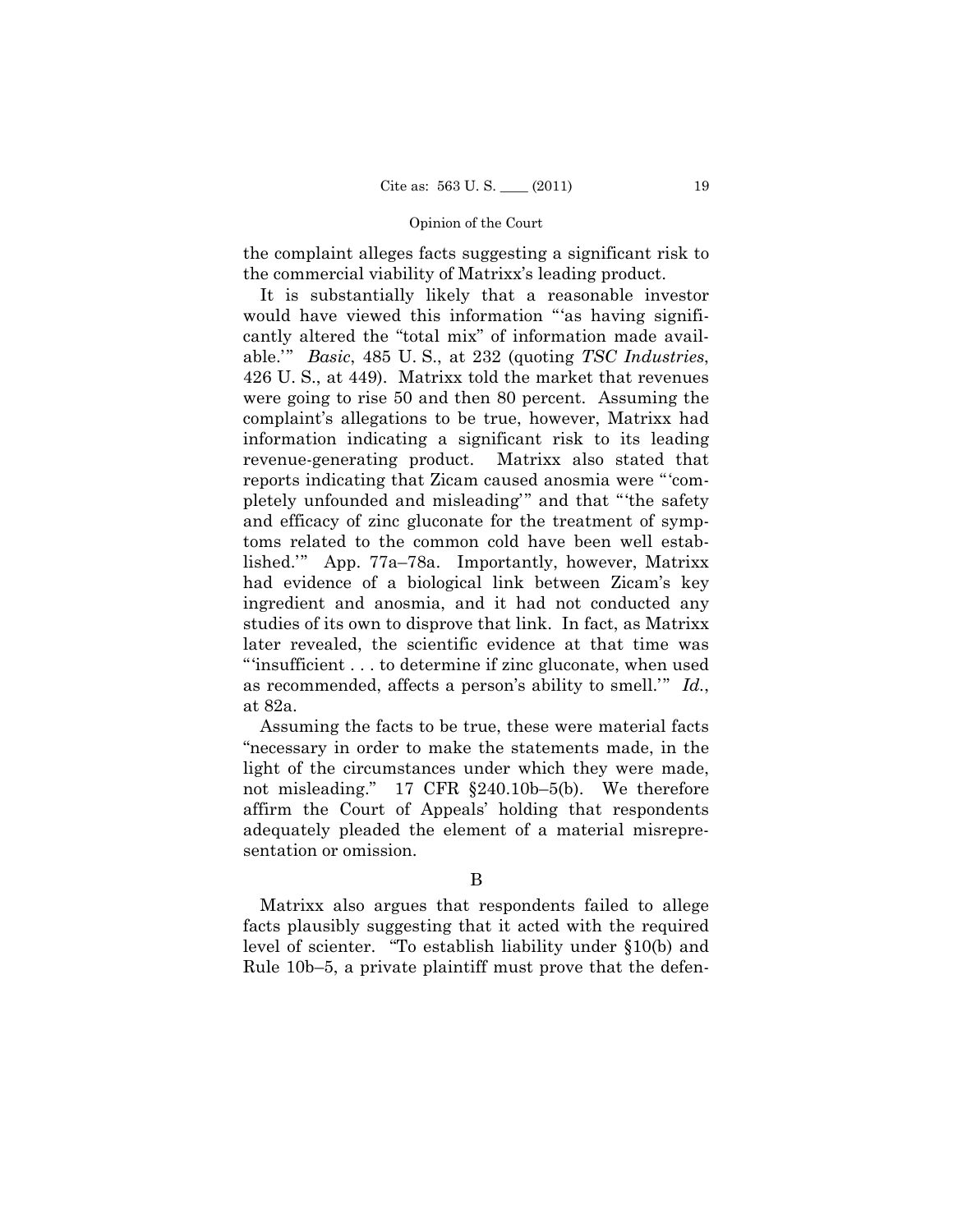dant acted with scienter, 'a mental state embracing intent to deceive, manipulate, or defraud.'" *Tellabs*, 551 U. S., at 319 (quoting *Ernst & Ernst* v. *Hochfelder*, 425 U. S. 185, 193–194, and n. 12 (1976)). We have not decided whether recklessness suffices to fulfill the scienter requirement. See *Tellabs*, 551 U. S., at 319, n. 3. Because Matrixx does not challenge the Court of Appeals' holding that the scienter requirement may be satisfied by a showing of "deliberate recklessness," see 585 F. 3d, at 1180 (internal quotation marks omitted), we assume, without deciding, that the standard applied by the Court of Appeals is sufficient to establish scienter.14

Under the PSLRA, a plaintiff must "state with particularity facts giving rise to a strong inference that the defendant acted with the required state of mind." 15 U. S. C. A. §78u–4(b)(2)(A) (Feb. 2011 Supp.). This standard requires courts to take into account "plausible opposing inferences." *Tellabs*, 551 U. S., at 323. A complaint adequately pleads scienter under the PSLRA "only if a reasonable person would deem the inference of scienter cogent and at least as compelling as any opposing inference one could draw from the facts alleged." *Id.*, at 324. In making this determination, the court must review "all the allegations holistically." *Id.*, at 326. The absence of a motive allegation, though relevant, is not dispositive. *Id.*, at 325.

Matrixx argues, in summary fashion, that because respondents do not allege that it knew of statistically significant evidence of causation, there is no basis to consider the inference that it acted recklessly or knowingly to be at least as compelling as the alternative infer

<sup>14</sup>Under the PSLRA, if the alleged misstatement or omission is a "forward-looking statement," the required level of scienter is "actual knowledge." 15 U.S.C.  $$78u-5(c)(1)(B)$ . Matrixx has not argued that the statements or omissions here are "forward-looking statement[s]."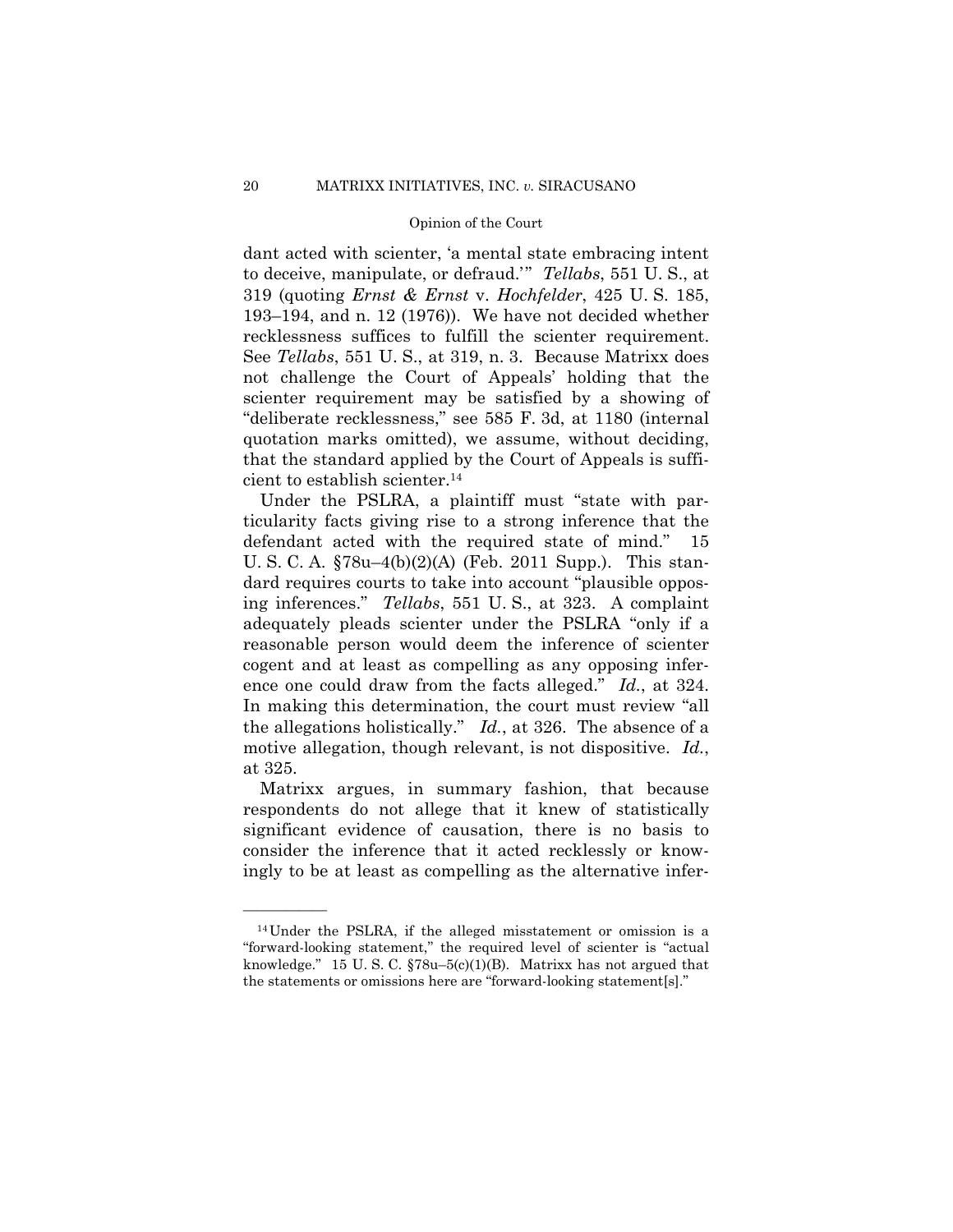ences. "Rather," it argues, "the most obvious inference is that petitioners did not disclose the [reports] simply because petitioners believed they were far too few . . . to indicate anything meaningful about adverse reactions to use of Zicam." Brief for Petitioners 49. Matrixx's proposed bright-line rule requiring an allegation of statistical significance to establish a strong inference of scienter is just as flawed as its approach to materiality.

The inference that Matrixx acted recklessly (or intentionally, for that matter) is at least as compelling, if not more compelling, than the inference that it simply thought the reports did not indicate anything meaningful about adverse reactions. According to the complaint, Matrixx was sufficiently concerned about the information it received that it informed Linschoten that it had hired a consultant to review the product, asked Linschoten to participate in animal studies, and convened a panel of physicians and scientists in response to Dr. Jafek's presentation. It successfully prevented Dr. Jafek from using Zicam's name in his presentation on the ground that he needed Matrixx's permission to do so. Most significantly, Matrixx issued a press release that suggested that studies had confirmed that Zicam does not cause anosmia when, in fact, it had not conducted any studies relating to anosmia and the scientific evidence at that time, according to the panel of scientists, was insufficient to determine whether Zicam did or did not cause anosmia.15

<sup>15</sup>One of Matrixx's *amici* argues that "the most cogent inference regarding Matrixx's state of mind is that it delayed releasing information regarding anosmia complaints in order to provide itself an opportunity to carefully review all evidence regarding any link between Zicam and anosmia." Brief for Washington Legal Foundation as *Amicus Curiae*  26. We do not doubt that this may be the most cogent inference in some cases. Here, however, the misleading nature of Matrixx's press release is sufficient to render the inference of scienter at least as compelling as the inference suggested by *amicus*.